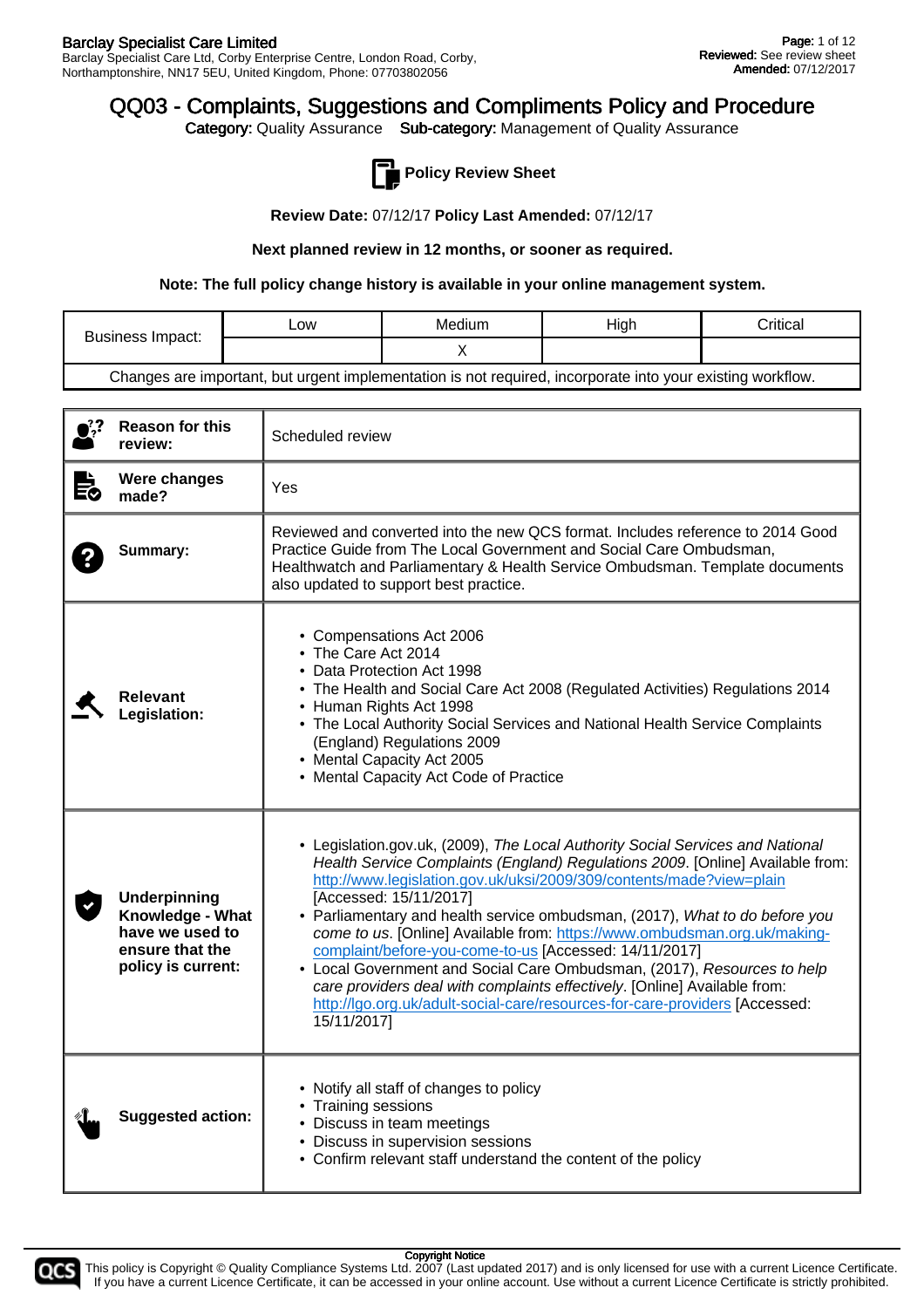This page is deliberately left blank

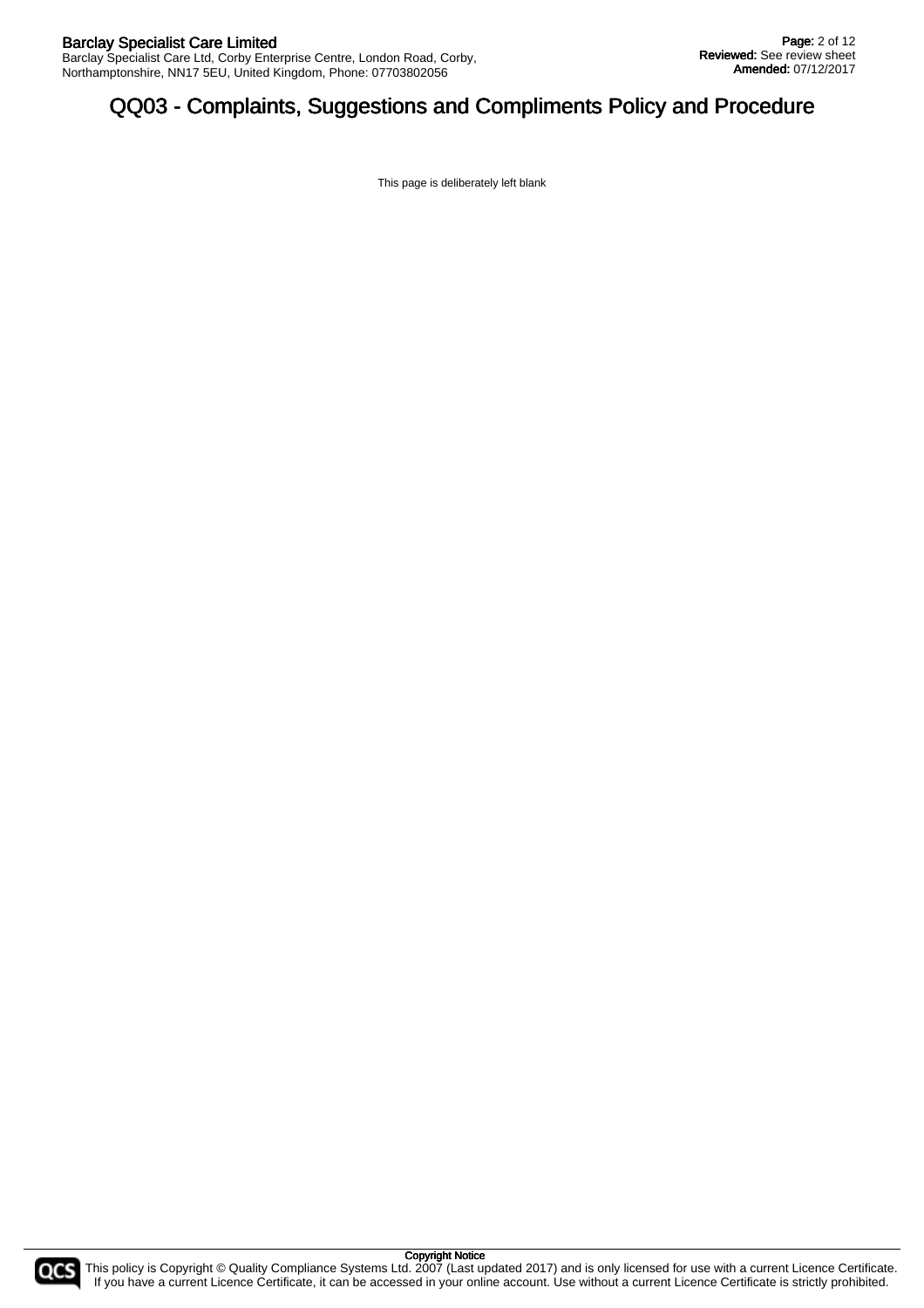**1. Purpose**

**1.1** To ensure Barclay Specialist Care Limited has an effective system in place to manage complaints, suggestions and compliments.

**1.2** To ensure that Barclay Specialist Care Limited complies with any legal requirements, regulations, guidelines and best practice.

**1.3** To ensure that our complaints and compliments process is fair and transparent and does not discriminate directly or indirectly because of;

- Age
- Being or becoming a transsexual/transgender person
- Being married or in a civil partnership
- Being pregnant or on maternity leave
- Disability
- Race including colour, nationality, ethnic or national origin
- Religion, belief or lack of religion/belief
- Sex
- Sexual orientation

With the complainant feeling free to complain without fear of reprisals and are treated with courtesy, respect and compassion.

| <b>Key Question</b> | Key Line of Enquiry (KLOE)                                                                                                                                                    |
|---------------------|-------------------------------------------------------------------------------------------------------------------------------------------------------------------------------|
| <b>SAFE</b>         | S1: How do systems, processes and practices safeguard people from abuse?                                                                                                      |
| <b>CARING</b>       | C2: How does the service support people to express their views and be actively<br>involved in making decisions about their care, support and treatment as far as<br>possible? |
| <b>RESPONSIVE</b>   | R2: How are peoples concerns and complaints listened and responded to and used to<br>improve the quality of care?                                                             |

**1.4** To support Barclay Specialist Care Limited in meeting the following Key Lines of Enquiry:

**1.5** To meet the legal requirements of the regulated activities that Barclay Specialist Care Limited is registered to provide:

- Compensations Act 2006
- The Care Act 2014
- Data Protection Act 1998
- The Health and Social Care Act 2008 (Regulated Activities) Regulations 2014
- Human Rights Act 1998
- The Local Authority Social Services and National Health Service Complaints (England) Regulations 2009
- Mental Capacity Act 2005
- Mental Capacity Act Code of Practice

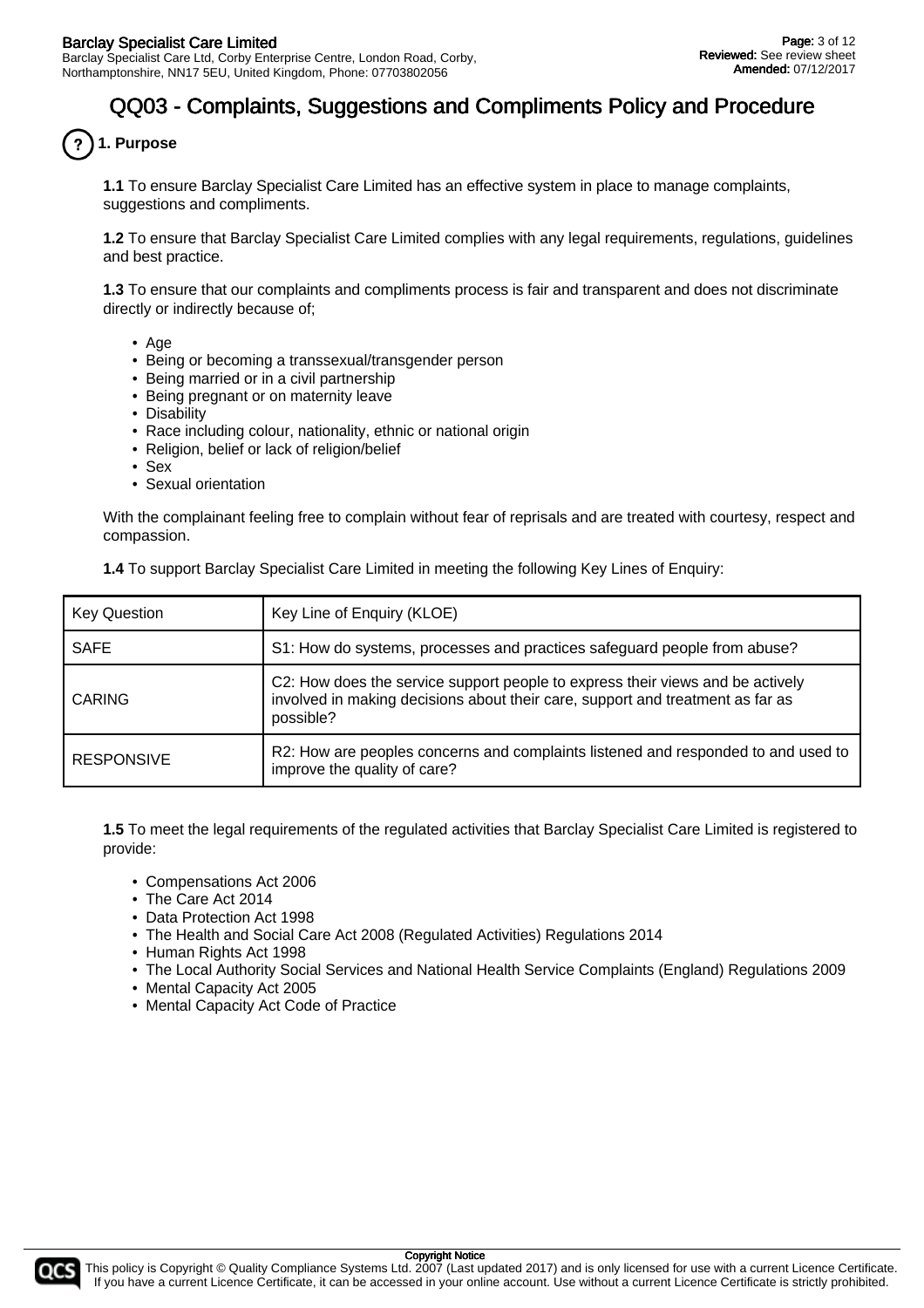

- **2.1** The following roles may be affected by this policy:
	- All staff
- **2.2** The following people may be affected by this policy:
	- Service Users
- **2.3** The following stakeholders may be affected by this policy:
	- Family
	- Advocates
	- Representatives
	- Commissioners
	- External health professionals
	- Local Authority
	- NHS

# **3. Objectives**

**3.1** To improve the quality of Service User's experience.

**3.2** To ensure that all complaints and suggestions are promptly addressed, resolved and shared within the agreed timescales to ensure lessons are learnt and the learning improves service quality and delivery.

**3.3** To ensure staff at all levels within Barclay Specialist Care Limited understand their roles and responsibilities with regard to handling complaints, suggestions and compliments.



This policy is Copyright © Quality Compliance Systems Ltd. 2007 (Last updated 2017) and is only licensed for use with a current Licence Certificate. If you have a current Licence Certificate, it can be accessed in your online account. Use without a current Licence Certificate is strictly prohibited.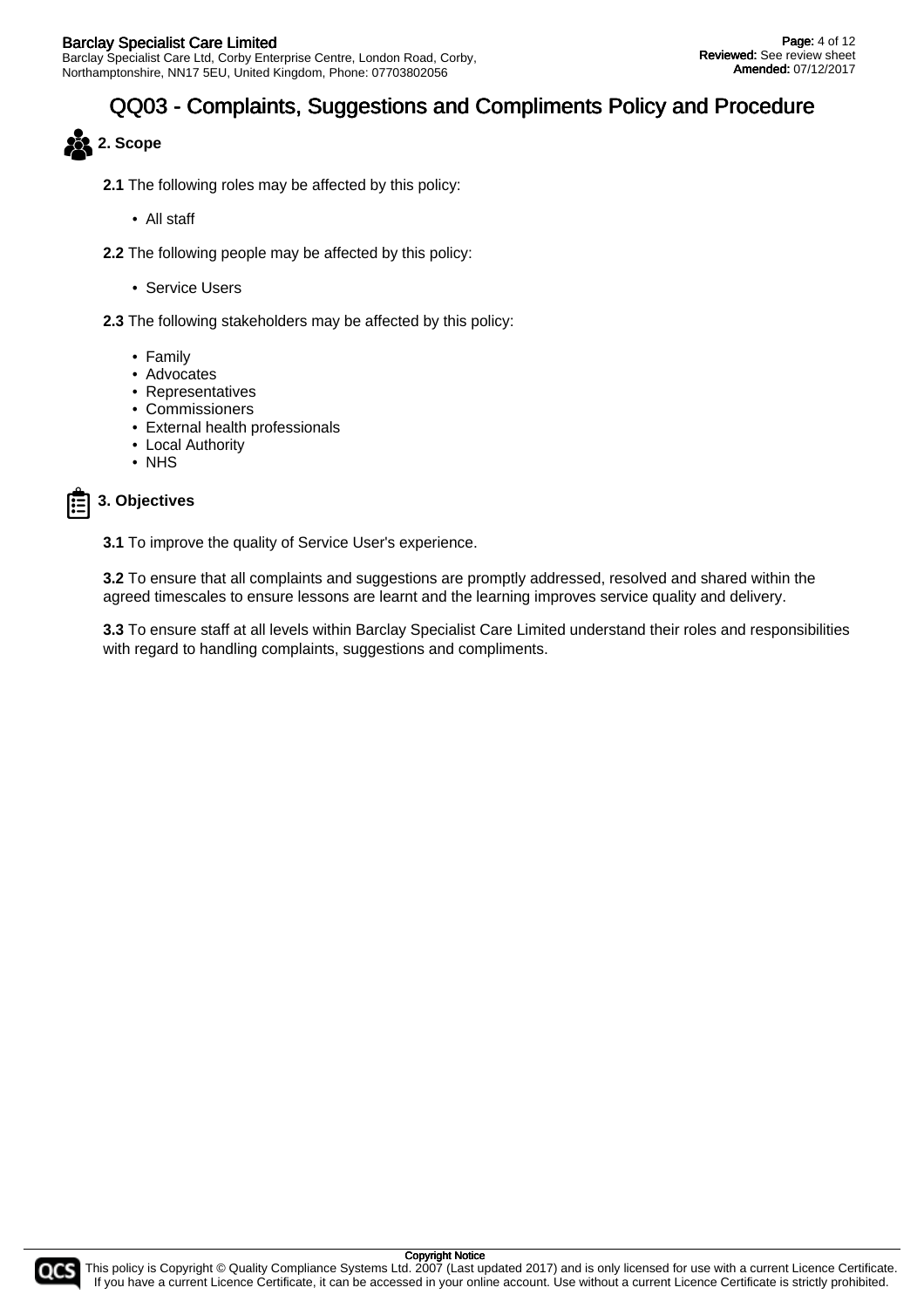

# **4.1 Complaints**

- Barclay Specialist Care Limited understands complaints to be an expression of dissatisfaction requiring a response, communicated verbally, electronically, or in writing. Complaints may be made by any users of the service, their family or advocate acting on their behalf, with their consent or in their best interests
- Barclay Specialist Care Limited takes complaints seriously. They will aim to put things right that have gone wrong and learn lessons to avoid the problem happening again. This policy sets out the framework for how the service will achieve this. The detail of how the service will do this will be found in the associated procedures
- Barclay Specialist Care Limited will comply with legislation, national guidelines, regulation and best practice when managing complaints and suggestions. A systematic approach will be taken with all aspects of complaints and suggestions
- Complaints or concerns by staff will be addressed via the Grievance process if the complaint or concerns relates to them individually or Whistleblowing procedure where a protected disclosure is made
- Barclay Specialist Care Limited understands their statutory obligations in respect of the Duty of Candour and will ensure they follow agreed policy and procedure

### **4.2 Seeking Views and Engaging with Service Users**

Barclay Specialist Care Limited will seek out opportunities to obtain feedback from Service Users and stakeholders. Barclay Specialist Care Limited will act with sensitivity, integrity and professionalism by treating individuals that do complain or raise a suggestion with compassion, courtesy and respect. The service will protect Service User's right to confidentiality. The service will ensure that alternative methods of communication are available so that the complaints and suggestions procedures are accessible for Service Users who experience difficulties with communication or whose first language is not English.

Staff will undertake training on how to manage complaints in line with their role and responsibilities.

**4.3** The organisation understands that it can be difficult to separate a complaint from a concern, therefore, Barclay Specialist Care Limited will follow this policy when any dissatisfaction arises with the service.

**4.4** A full record will be held of all complaints received regardless of the level of seriousness and means of communication. This approach allows an open and transparent culture around raising concerns in the earliest stage to allow resolution. A record of the complaint will also be held in the Service User care file and reported in line with contractual or regulatory requirements.

### **4.5 Safeguarding Concerns**

Where a complaint or concern is raised that relates to a Service User being harmed or likely to be harmed, the organisation will follow their Safeguarding Policy and Procedures in addition to the complaints procedures, seeking advice and guidance from the Local Authority Safeguarding Adults team. The organisation will also notify CQC in line with our statutory duty.

### **4.6 Roles and Responsibilities**

### **All Staff**

It is acknowledged that all staff working within Barclay Specialist Care Limited could be presented with an individual wishing to raise a concern or complaint at any time, therefore staff need to be able to manage this in a sensitive, structured and timely manner. In order to do this staff should:

- Be trained on induction and as a routine measure to ensure knowledge is embedded and refreshed around the complaints procedure
- Have access to the complaints procedure
- Be provided with the opportunity to reflect and learn from complaints as a means to developing and driving quality care
- Appreciate that any feedback from Service Users or their representatives that is of concern needs immediate resolution, where possible, to their satisfaction. Care Plans will be updated to reflect the planned changes to care and the Registered Manager informed of the feedback. Failing to do this could result in a complaint
- Be clearly advised that on presentation of a complaint, swift escalation to management is necessary and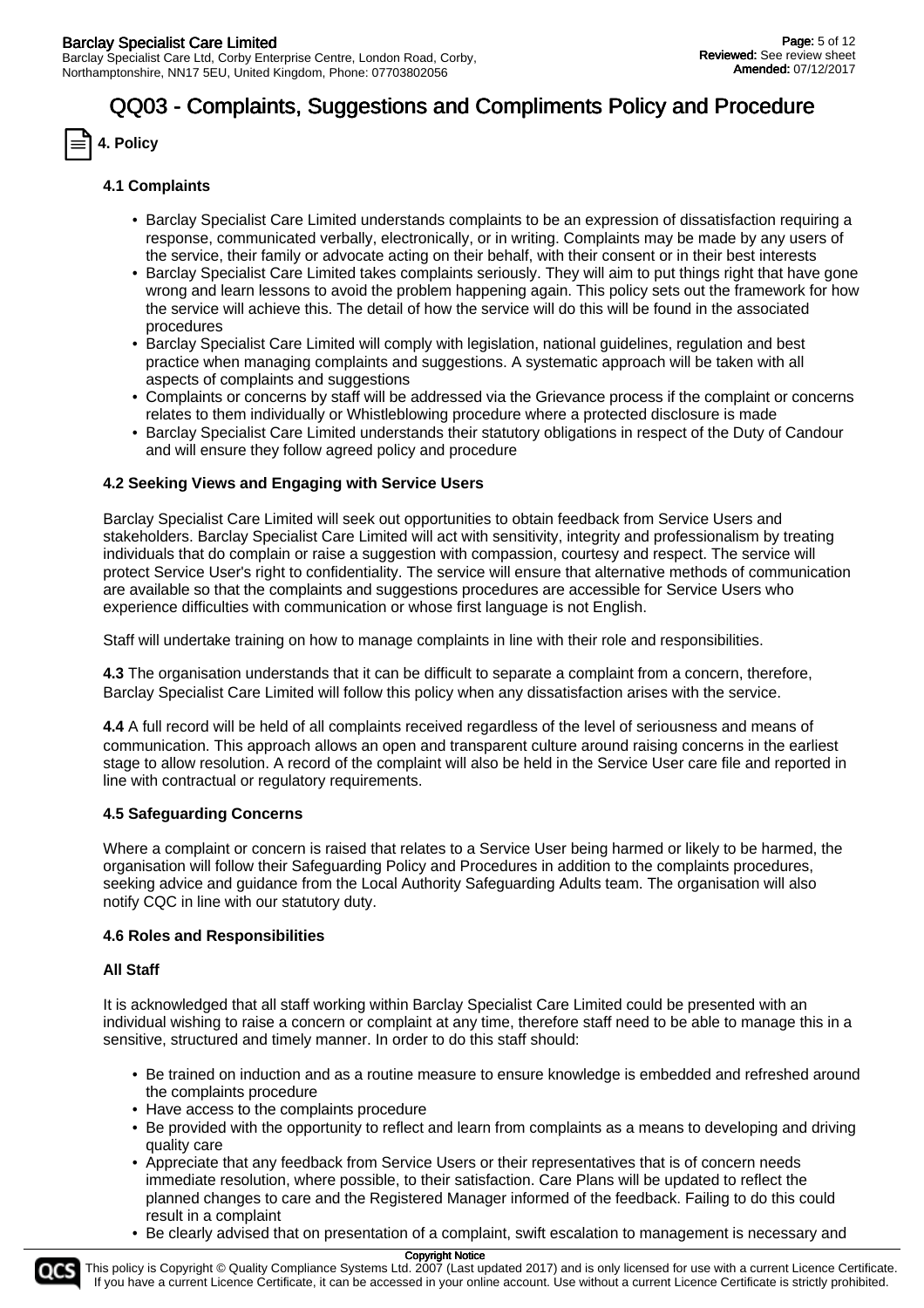purposefully withholding or concealing of concerns expressed by Service Users or their representatives could lead to disciplinary action

### **Barclay Specialist Care Limited Management Team**

- Barclay Specialist Care Limited's management team is responsible for ensuring compliance with this policy, regulations, improvement planning and having arrangements in place to provide relevant reports and information regarding complaints
- Mrs Sinead Barclay is the main point of contact for receipt, investigation and management of complaints within Barclay Specialist Care Limited, however, this could be delegated to a senior member of staff within Barclay Specialist Care Limited who holds experience, knowledge and competence to investigate and manage complaints
- Barclay Specialist Care Limited will ensure the procedure for raising a complaint is accessible and displayed prominently in The Agency, on Barclay Specialist Care Limited's website and within the Service User information and guides. Alternative languages and formats should be available on request

### **4.7 Compliments and Suggestions**

Barclay Specialist Care Limited welcomes compliments and suggestions and recognise their importance in celebrating and recognising the success of our service and opportunities for improvement. We will engage with a wide range of stakeholders in addition to Service Users to support service development and improvement. We will share feedback with our staff.

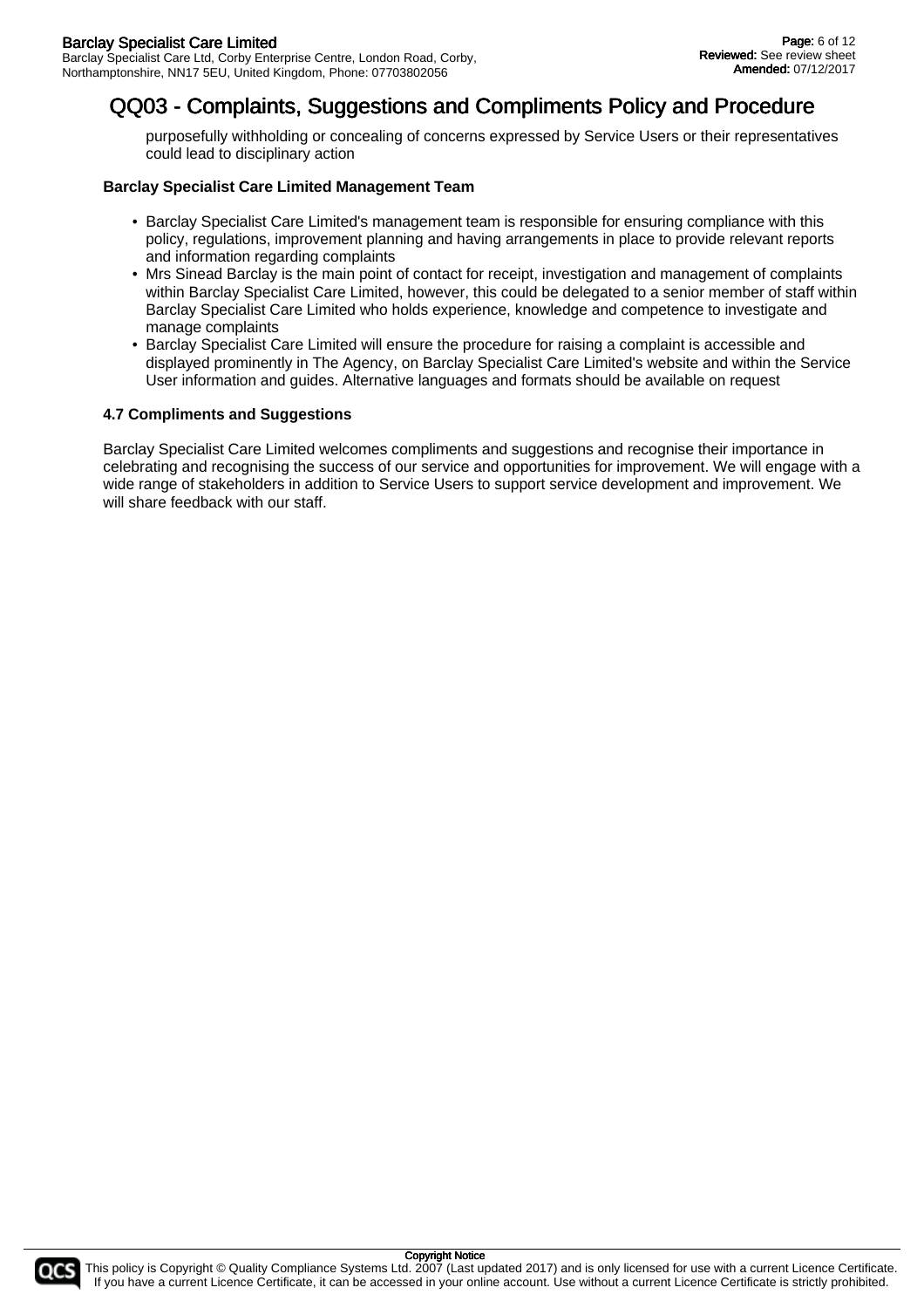# **5. Procedure**

# **5.1 Raising Complaints**

A complaint can be received by Barclay Specialist Care Limited either verbally or in writing and can be made by:

- Service Users
- Someone acting on behalf of a Service User and with their written consent, e.g. an advocate, relative, Member of Parliament
- Someone acting on behalf of a Service User who is unable to represent his or her own interests, provided this does not conflict with the Service User's right to confidentiality or a previously expressed wish of the Service User

Barclay Specialist Care Limited should ensure that Service Users are given information on how to make a complaint and the process once a complaint has been made, including any agreed timescales.

# **5.2 Time Limits for Submitting a Complaint**

Complaints should be submitted within 12 months of the incident or concern arising.

The time limit, however, can and should be waived, if:

- It is still practical and possible to investigate the complaint (the records still exist and the individuals concerned are still available to be questioned, etc.) and
- The complainant can demonstrate reasonable cause for delay in making the complaint

It is at the discretion of the manager of the service if the time limit can be set aside.

### **5.3 Complaints Procedure:**

### **Step 1**

When a complaint is raised to staff, staff will make an effort to resolve it immediately to the satisfaction of the complainant.

### **Step 2**

Staff will apologise for the fact there was the need to complain in the first instance and explain the complaints process as described in the procedure steps.

### **Step 3**

Staff will report the complaint to the most senior member of staff on duty and the complaint will be logged.

### **Step 4**

Formal acknowledgement of the complaint will be sent within 72 hours of receipt to the complainant, this could be via letter or email. Barclay Specialist Care Limited will have a local system in place to manage out-of-hours and weekend complaints received.

The acknowledgement will include:

- An invitation to meet and discuss the complaint
- Who will be investigating the complaint
- How the investigation will be handled the response should state what the investigation will be focussed on
- A time limit for the investigation to be concluded. This should be 28 days, however, some cases may take longer and the complainant will be made aware of this
- The complaints procedure and contact details of bodies that can be accessed in the event of dissatisfaction with the outcome of the investigation

### **Step 5**

Following a full investigation, a response letter will be sent and this will include the following:

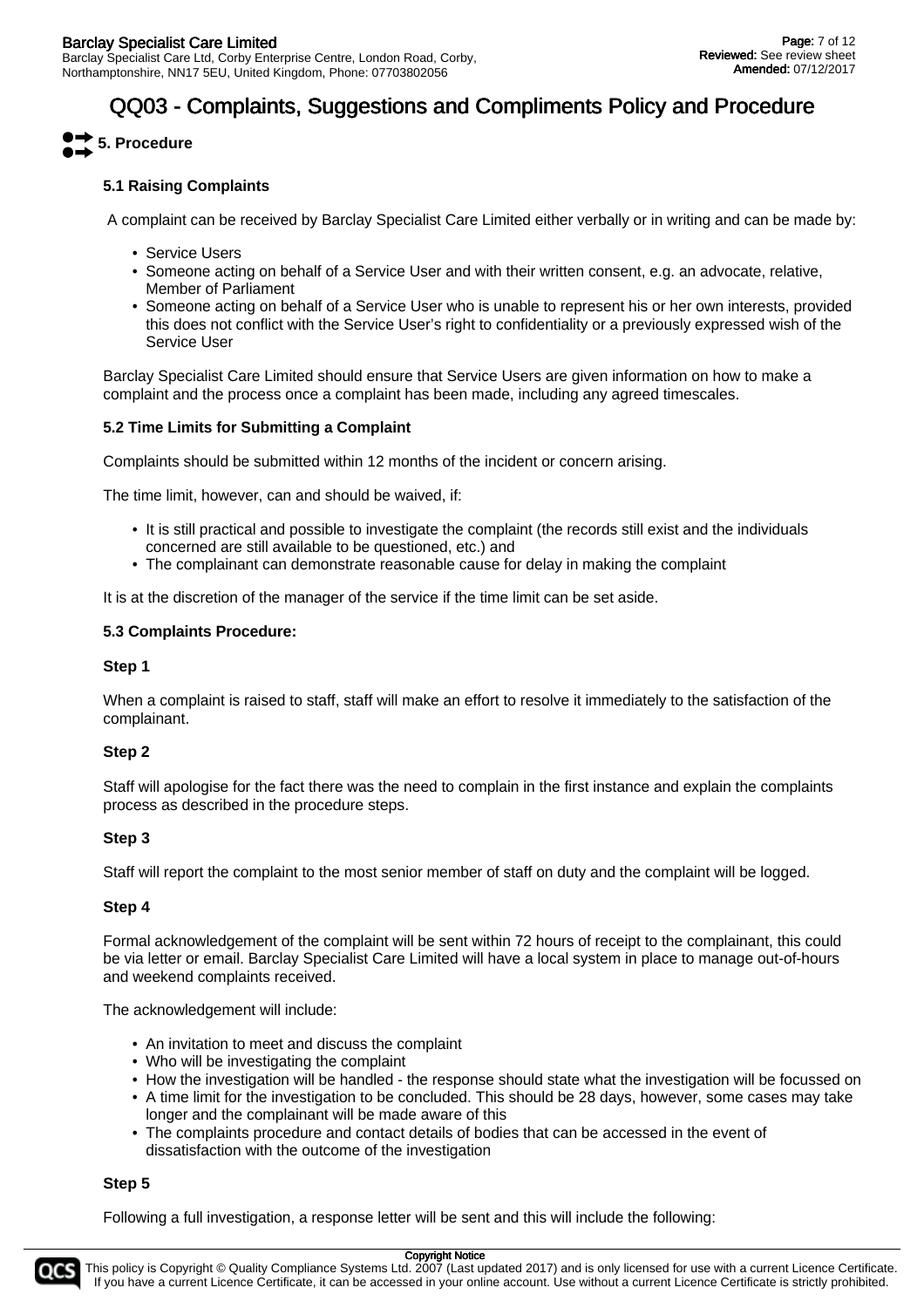- A summary of the issue from the complainant's point of view
- Details of the evidence and sources consulted in order to investigate the issue fully and fairly
- A presentation of the findings for each issue clearly and concisely described
- A conclusion, stating clearly whether the issue is "upheld", "partially upheld" or "not upheld"; unless it is ineligible, in which case the reason for this will be given, e.g. out of time or out of jurisdiction
- An explanation of the outcome and whether any remedial action or learning points arise from the investigation of that issue
- An apology where the issue is upheld and shortcomings or failings have been found
- The complainant's rights if not satisfied with the outcome to refer to The Local Government and Social Care Ombudsman
- A signature from the responsible individual or sent by email in their name

# **Step 6**

The complaint will be closed once confirmation has been received that there is satisfaction with the outcome. In the event of dissatisfaction, Barclay Specialist Care Limited will support the complainant to access further support (refer to section 5.6)

# **5.4 The Complaints Log**

A record will be held of all complaints raised and contain the following information:

- Each complaint received
- Subject matter and outcome
- Details of any reason for delay where investigations took longer than the agreed response period
- The date the report of outcome was sent to the complainant

Where complaints relate to a Service User, a copy of the complaint will be held in their care records so that the Service User can reflect on the recommendations.

Where complaints are raised by telephone, the log will include date and time of the call and this should be followed up with written confirmation of the areas discussed.

Where a complaint indicates the potential abuse of Service Users, safeguarding policies will be followed as per local authority expectation and necessary notifications made to the regulatory body.

Where complaints are to be shared as part of learning, the complaint should be anonymised so there is no identifiable Service User information.

### **5.5 Investigations**

All investigations will be managed by using the following approach:

- Investigating the fact
- Assessing evidence
- Review of records
- Interviewing those involved

Where necessary, advice and support will be sourced via senior managers within the organisation. The complaint should be investigated by a member of staff with the knowledge, experience and seniority to undertake the investigation robustly.

Confidentiality of information will be considered at all times and staff will adhere to the confidentiality policies and relevant codes of practice.

If an investigation of a complaint results in disciplinary action of staff within Barclay Specialist Care Limited, the complaint will continue to its conclusion. The complainant will be informed that the investigation has led to disciplinary process, but the details of the outcome or ongoing investigation should remain confidential.

### **5.6 Unresolved Complaints**

There are many bodies that can support or will need to be informed of unresolved complaints:

### **1.** Care Quality Commission

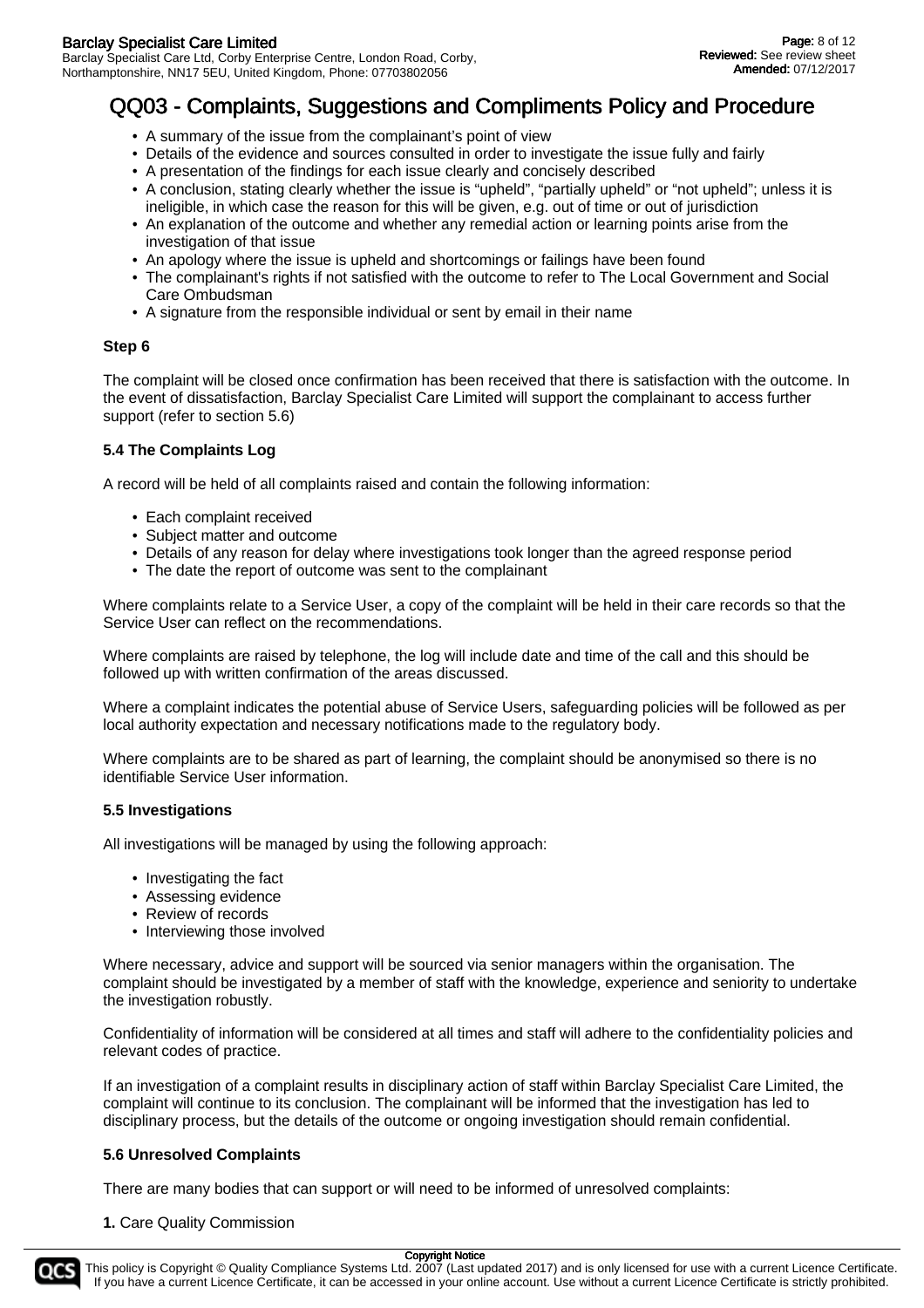Individuals can escalate their complaint to the Care Quality Commission via:

- Telephone 03000 616161
- Email
- Website [www.cqc.org.uk](http://www.cqc.org.uk/)
- Address Care Quality Commission (CQC) National Correspondence Citygate, Gallowgate Newcastle upon Tyne NE1 4PA Tel: 03000 616161 Fax: 03000 616171

### **2. The Local Government and Social Care Ombudsman (for those Service Users that are funded by local authority-funded social services care or self-funded)**

Individuals have the right to raise their complaint to the Local Government and Social Care Ombudsman. This is a free service and individuals can contact their Local Government and Social Care Ombudsman via:

The Local Government and Social Care Ombudsman

PO Box 4771, Coventry CV4 0EH, Tel: 0845 602 1983 or 024 7682 1960, Fax: 024 7682 0001, advice@lgo.org.uk

Individuals should be advised that the Local Government and Social Care Ombudsman will not investigate the complaint until the provider has had the opportunity to respond and resolve the matter in the first instance.

### **3. Parliamentary and Health Service Ombudsman (For Service User that are NHS funded)**

Individuals have the right to raise a concern about a service that is NHS funded. This is a free service and individuals can contact via:

- Telephone 0345 0154033
- Email phso.enquiries@ombudsman.org.uk
- Website [www.ombudsman.org.uk](http://www.ombudsman.org.uk/)
- Address Parliamentary and Health Service Ombudsman, Millbank Tower, Millbank, London, SW1P 4QP.

Mrs Sinead Barclay can also signpost individuals to Healthwatch and the local independent complaints advocacy services (ICAS).

### **4. Clinical Commissioning Groups**

Individuals can make a complaint about a health service they are receiving or have received and can discuss this with the commissioner of the service. Local contact details can be located via: [http://www.england.nhs.uk/ccg](http://www.england.nhs.uk/ccg-details/#ccg-e)[details/#ccg-e](http://www.england.nhs.uk/ccg-details/#ccg-e)

### **5. Professional Bodies**

If a complaint involves the serious misconduct of a healthcare professional, their relevant professional body can be informed and this is determined on an individual case basis in discussion with the Registered Manager.

For any external bodies managing complaints Barclay Specialist Care Limited will work with the external body providing information as requested within any agreed timescales expected.

### **5.7 Compliments**

Receiving compliments is an opportunity to celebrate and recognise success. Barclay Specialist Care Limited will ensure that:

- All compliments are shared with staff and displayed in public area to highlight good practice
- Compliments are anonymised or permission sought before displaying
- Numbers of compliments received are logged as part of a quality assurance programme

#### Copyright Notice

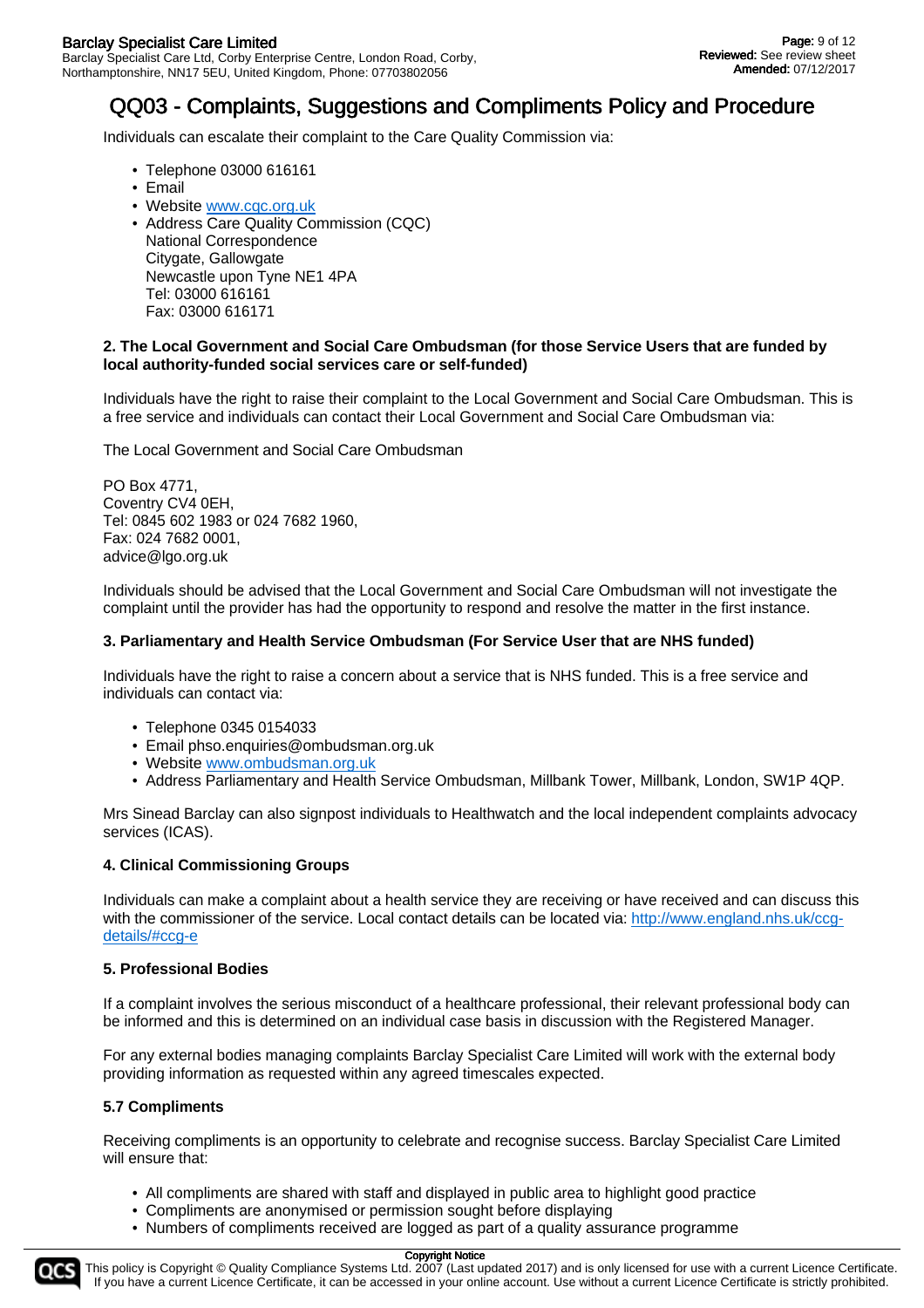- Verbal positive feedback from residents and relatives is also deemed as compliments and should be recorded and shared with colleagues
- Compliments form a core agenda item at staff, resident and relative meetings

### **5.8 Suggestions**

Suggestions can be made verbally or in writing and generally are in response to seeking a means of changing practice for the better.

- Suggestions are not complaints but in some circumstances, if they are not considered or actioned they could lead to a complaint
- When suggestions are raised in meeting or as part of a conversation, these should be documented and then outcomes of such suggestion recorded to show consideration
- Staff should be encouraged to share their suggestions or suggestions received by relatives and Service Users to the The Agency manager
- The Agency manager should consider implementing a suggestions system to encourage comments from Service Users, staff, and visitors

### **5.9 Audit and Evaluation**

Barclay Specialist Care Limited will monitor, review and analyse all information received about the service as a means of continuously reviewing performance, quality and safety.

Barclay Specialist Care Limited will also:

- Share themes and trends with Carers working for Barclay Specialist Care Limited
- Ensure that staff are trained to deal with complaints and understand the procedure for managing complaints

### **5.10 Anonymous Complaints**

Anonymous complaints should be investigated in the same way as named complaints. They should be logged and any corrective action necessary should be taken and also logged.

# **6. Definitions**

#### **6.1 Compliment**

- A compliment is an expression of satisfaction about a service the Service User has received
- Compliments are positive feedback that can be received verbally or in writing and can include expressions of praise, admiration, congratulation and encouragement

### **6.2 Complaint**

- A complaint is an expression of dissatisfaction, disappointment or discontent. This could be in response to an act of omission, decision or act
- Complaints can be made in various ways and include:
	- Verbally
	- Electronically
	- Local feedback channels
	- Writing

#### **6.3 Self-Funded Care**

• Self-funded care is defined as care that is paid for entirely by the person receiving it



#### Copyright Notice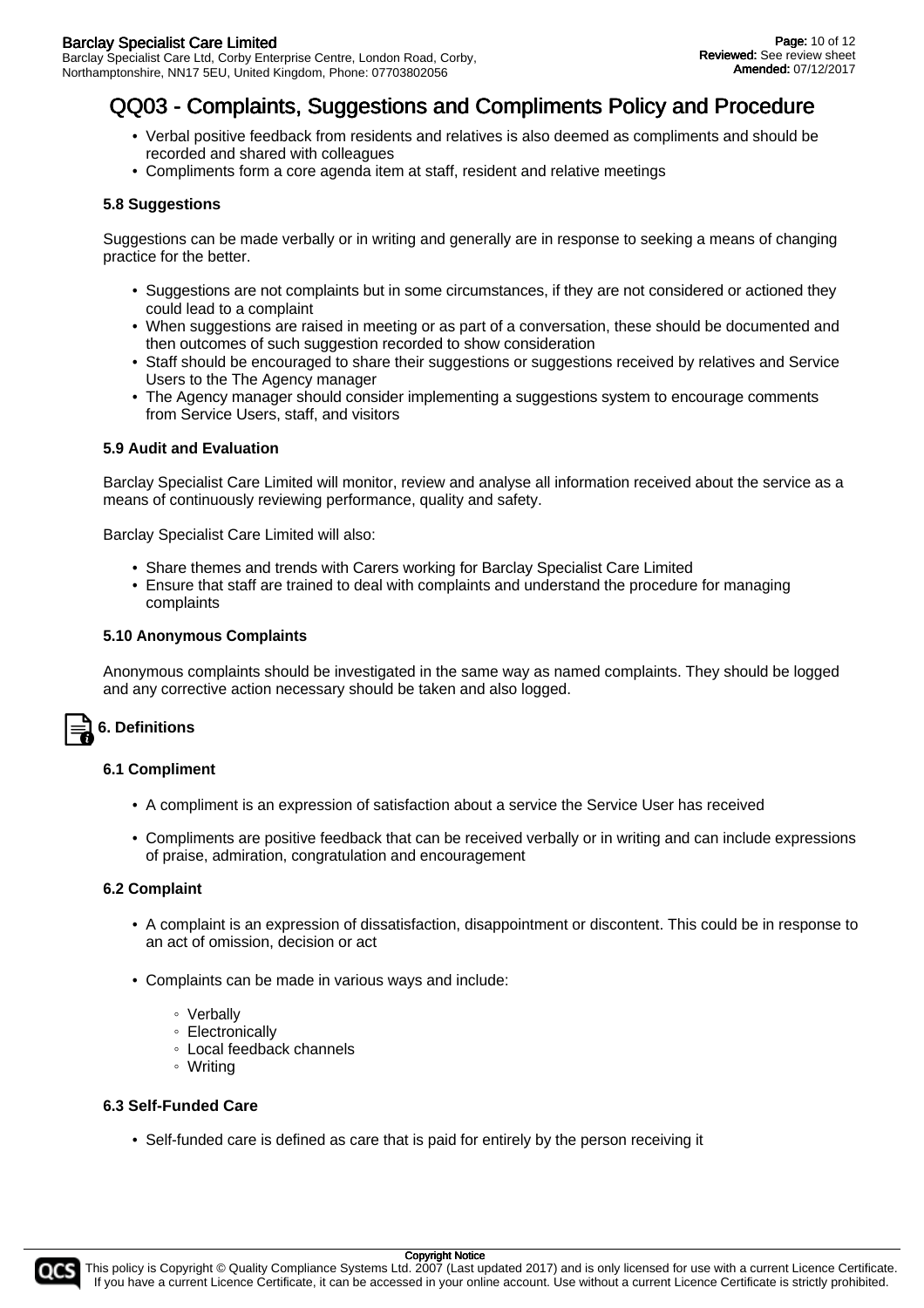

Professionals providing this service should be aware of the following:

- Receipt of Complaints, suggestions and compliments is everyone's responsibility and therefore you should know what to say and how to respond. You need to be able to promote an open, honest and transparent service to encourage people to feel able to feedback and raise concerns
- You will be involved in quality improvement planning in response to themes from both compliments and complaints received by the service. Compliments will be recognised and celebrated and staff will be supported during any complaints investigations
- Any feedback received from Service Users or their representatives can influence positive change and quality delivery of care and should be discussed with your manager

# **Key Facts - People Affected by The Service**

People affected by this service should be aware of the following:

- You have the right to feel confident to raise a concern, suggestion or compliment
- The process for you to raise a concern, suggestion or compliment will be simple and you will feel listened to and understood
- Your concerns, suggestions and compliments will make a positive difference to future care at Barclay Specialist Care Limited

# **Further Reading**

As well as the information in the 'Underpinning Knowledge' section of the review sheet we recommend that you add to your understanding in this policy area by considering the following materials:

LGO Resources for Letter Templates, etc: http://lgo.org.uk/adult-social-care/resources-for-care-providers

Parliamentary and health service ombudsman: Principles of good complaint handling, 2009. <https://www.ombudsman.org.uk/about-us/our-principles/principles-good-complaint-handling>

Care Quality Commission: Complaints Matter Report 2014.

Healthwatch: Suffering in Silence Report 2014

Healthwatch: 'My expectations for raising concerns and complaints' report 2014

# **Outstanding Practice**

To be outstanding in this policy area you could provide evidence that:

- Evidence of annual reporting as a means of commitment to transparency and quality. Prepare and publish an annual report detailing numbers of complaints, compliments and suggestions and actions taken as a result
- Service Users are involved in the complaint handling process and future design of procedures, their views influence future management decisions
- Trends in complaints are identified and tracked to improve service delivery
- All complaints are logged, investigated and the outcomes are fed back to the complainant within the agreed timescales



#### Copyright Notice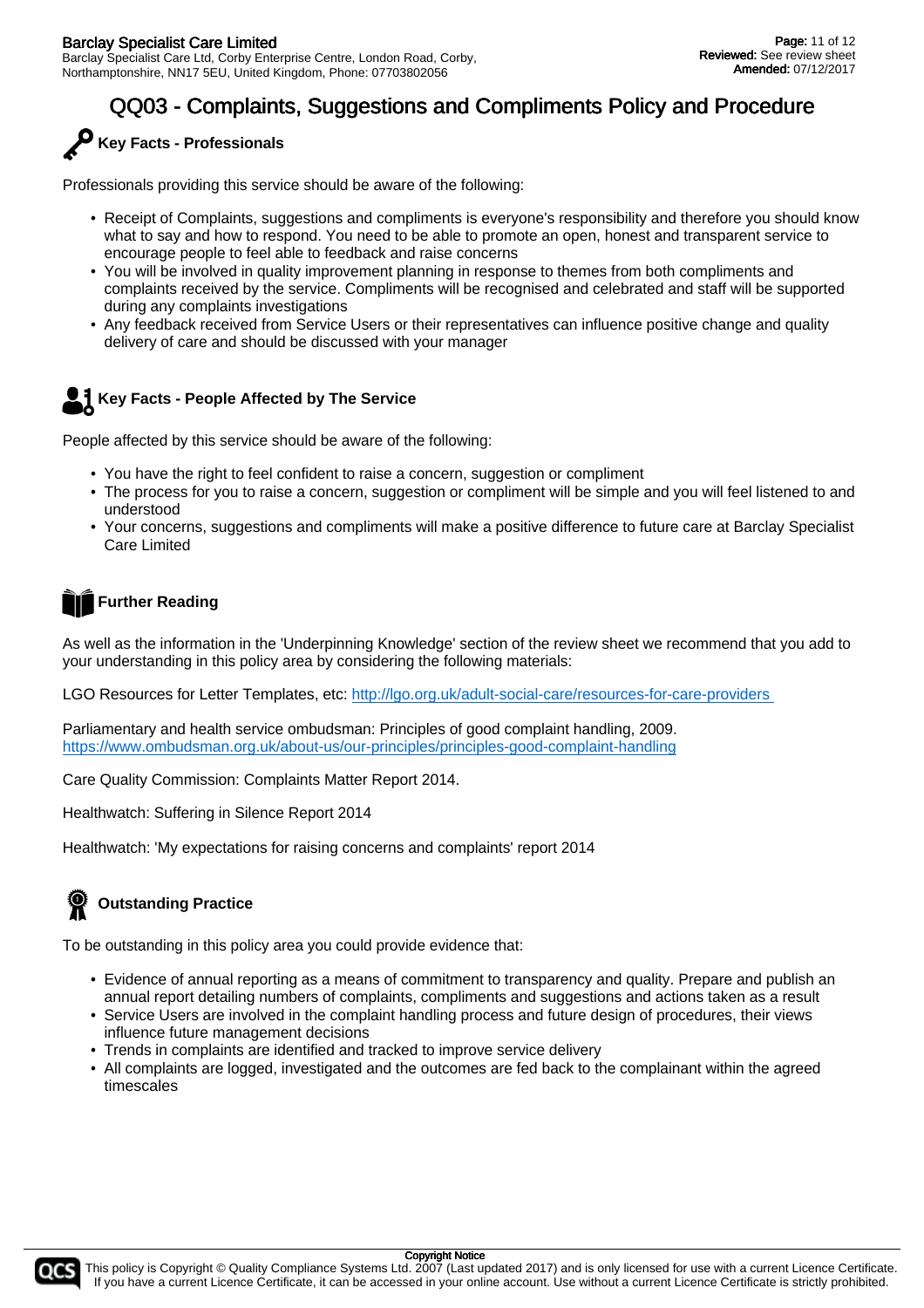

The following forms are included as part of this policy:

| Title of form                                       | When would the form be used?                                                                               | <b>Created by</b> |
|-----------------------------------------------------|------------------------------------------------------------------------------------------------------------|-------------------|
| <b>Complaint Investigation Template</b>             | When a complaint arises.                                                                                   | QCS               |
| <b>Complaint Procedure for Service Users</b>        | To ensure all Service Users have<br>information on how to make a complaint or<br>suggestion.               | QCS               |
| <b>Complaints and Compliments Register</b>          | To record complains, compliments and<br>action taken.                                                      | QCS               |
| <b>Complaint Acknowledgement Letter</b><br>Template | To assist with acknowledging complaints in<br>a timely manner and setting expectations.                    | QCS               |
| <b>Complaint Final Response Letter Template</b>     | To inform the complainant of the results of<br>the complaints investigation and any<br>subsequent actions. | QCS               |

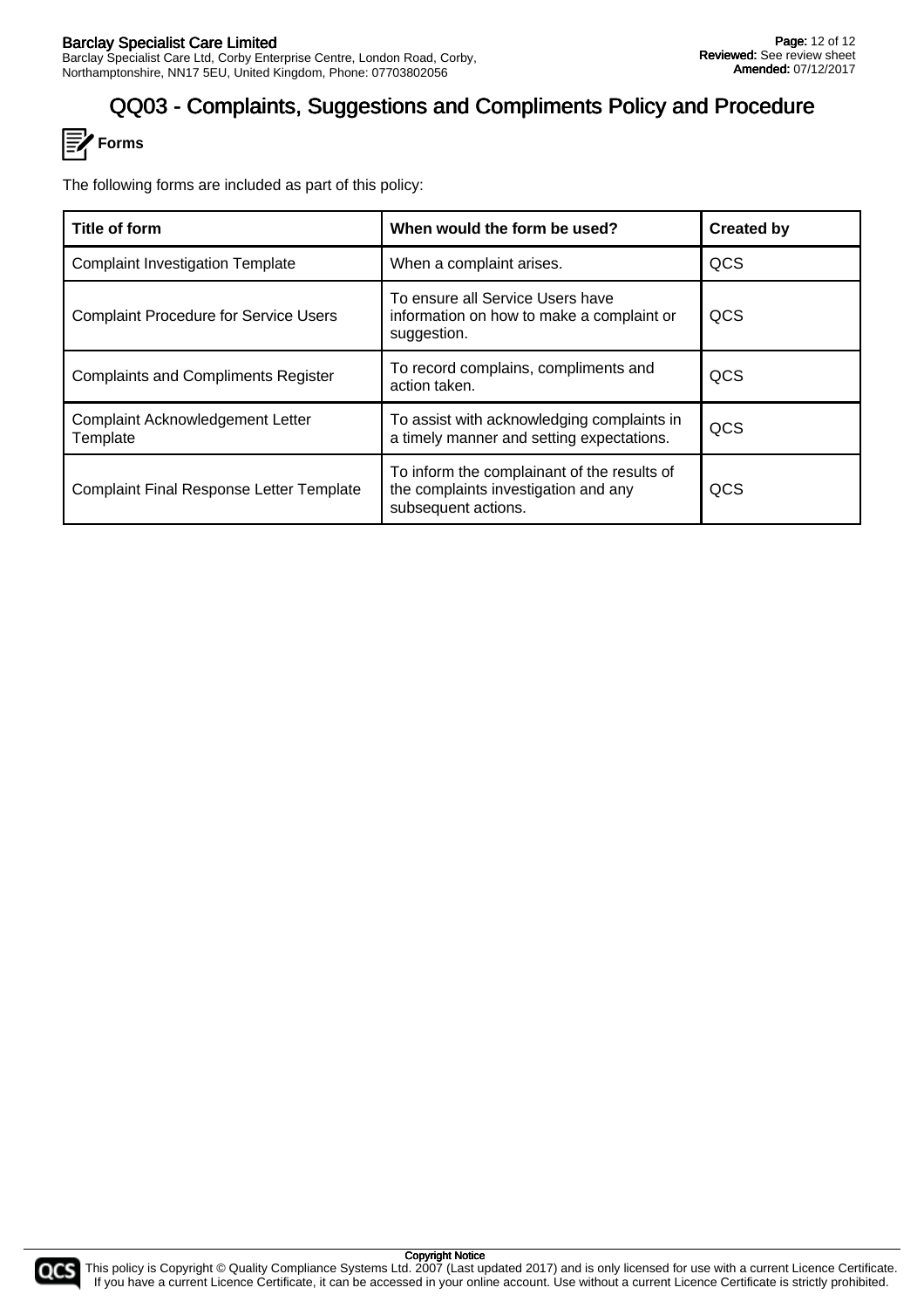# Complaint Investigation Template

| <b>Complaint Reference:</b>                 |                                                                                                         |                                        |  |
|---------------------------------------------|---------------------------------------------------------------------------------------------------------|----------------------------------------|--|
| Name (who does the<br>complaint relate to): |                                                                                                         | Date of Birth:                         |  |
| <b>Address:</b>                             |                                                                                                         |                                        |  |
| Date of Complaint:                          |                                                                                                         | <b>Date Complaint</b><br>Acknowledged: |  |
| <b>Name of Complainant:</b>                 |                                                                                                         | <b>Date Response Required</b><br>by:   |  |
| complain on their behalf?                   | If the complainant is not the Service User, what evidence was provided of the Service User's consent to |                                        |  |
|                                             |                                                                                                         |                                        |  |
|                                             |                                                                                                         |                                        |  |
|                                             |                                                                                                         |                                        |  |
|                                             |                                                                                                         |                                        |  |
|                                             |                                                                                                         |                                        |  |
|                                             |                                                                                                         |                                        |  |
|                                             |                                                                                                         |                                        |  |
|                                             | Overview of Complaint (append complaint letter or notes of verbal complaint to this form):              |                                        |  |
|                                             |                                                                                                         |                                        |  |
|                                             |                                                                                                         |                                        |  |
|                                             |                                                                                                         |                                        |  |
|                                             |                                                                                                         |                                        |  |
|                                             |                                                                                                         |                                        |  |
|                                             |                                                                                                         |                                        |  |

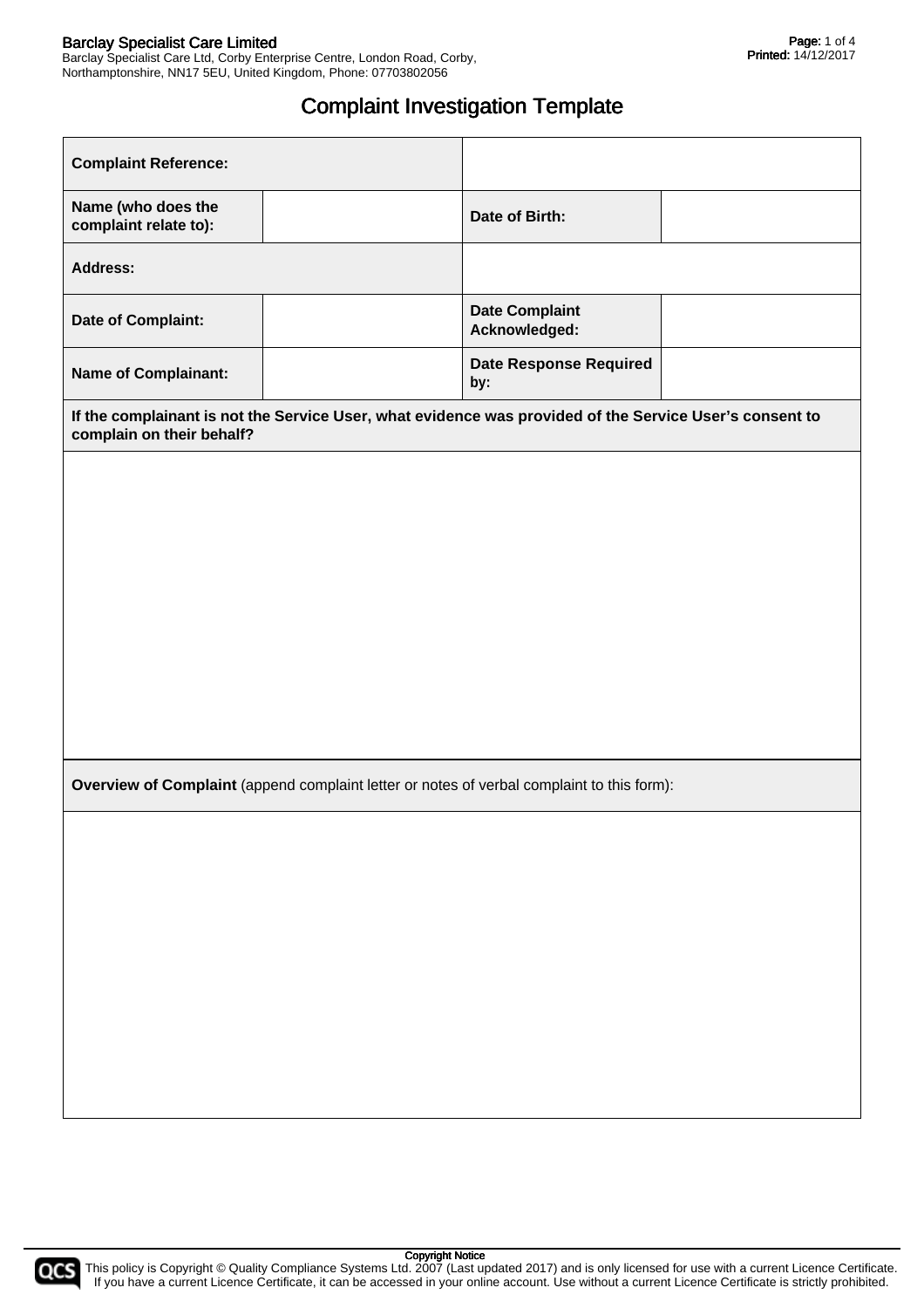# Complaint Investigation Template

**Investigation Plan** (outline the planned activities to investigate the complaint):

**Findings of Investigation** (append interview notes to this form):

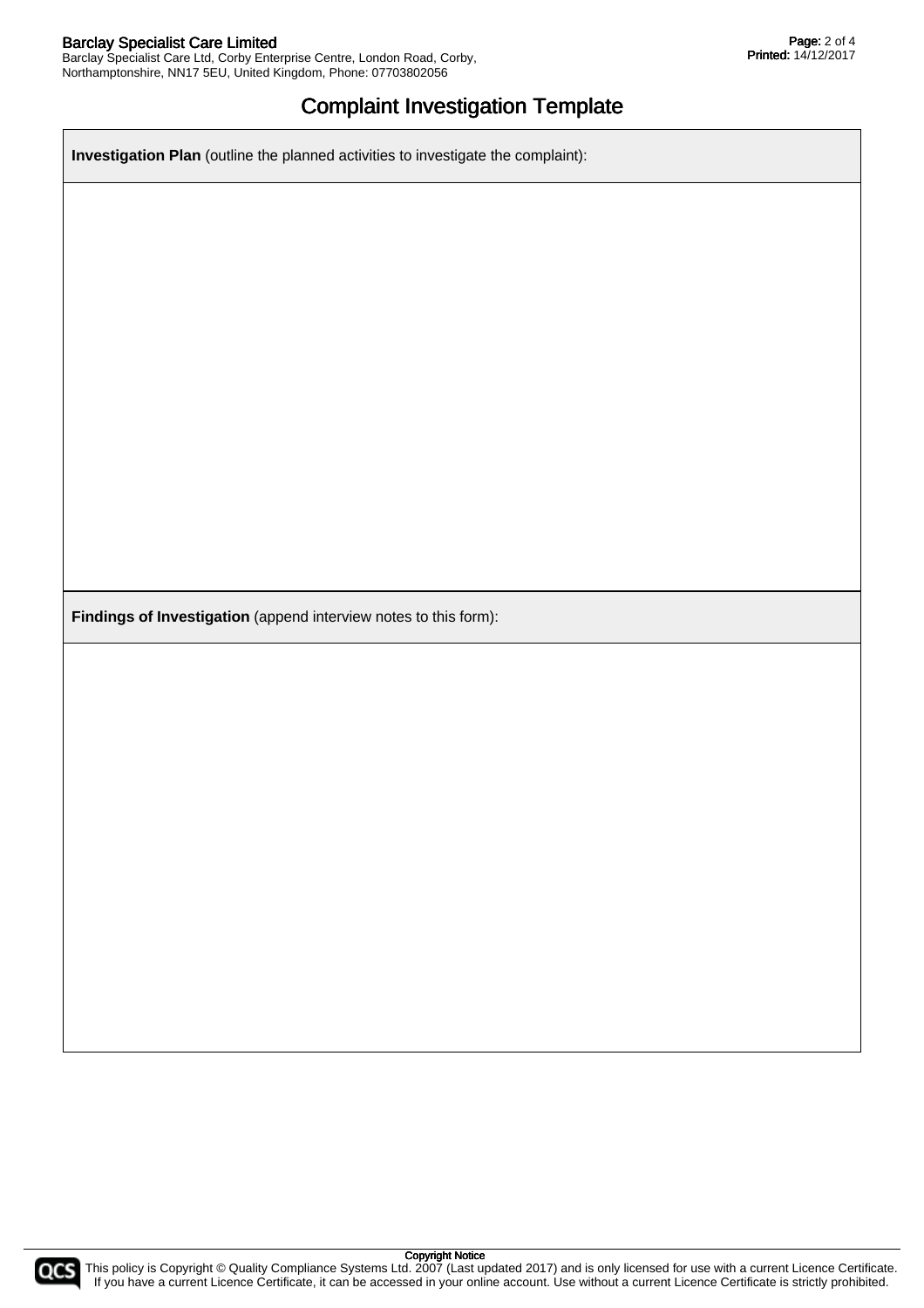Barclay Specialist Care Ltd, Corby Enterprise Centre, London Road, Corby, Northamptonshire, NN17 5EU, United Kingdom, Phone: 07703802056

# Complaint Investigation Template

**Proposed Response:**

| <b>Approved by:</b>                                     |  |
|---------------------------------------------------------|--|
| <b>Response Provided by:</b>                            |  |
| Name:                                                   |  |
| Method (attach any written communication to this form): |  |
| Date:                                                   |  |

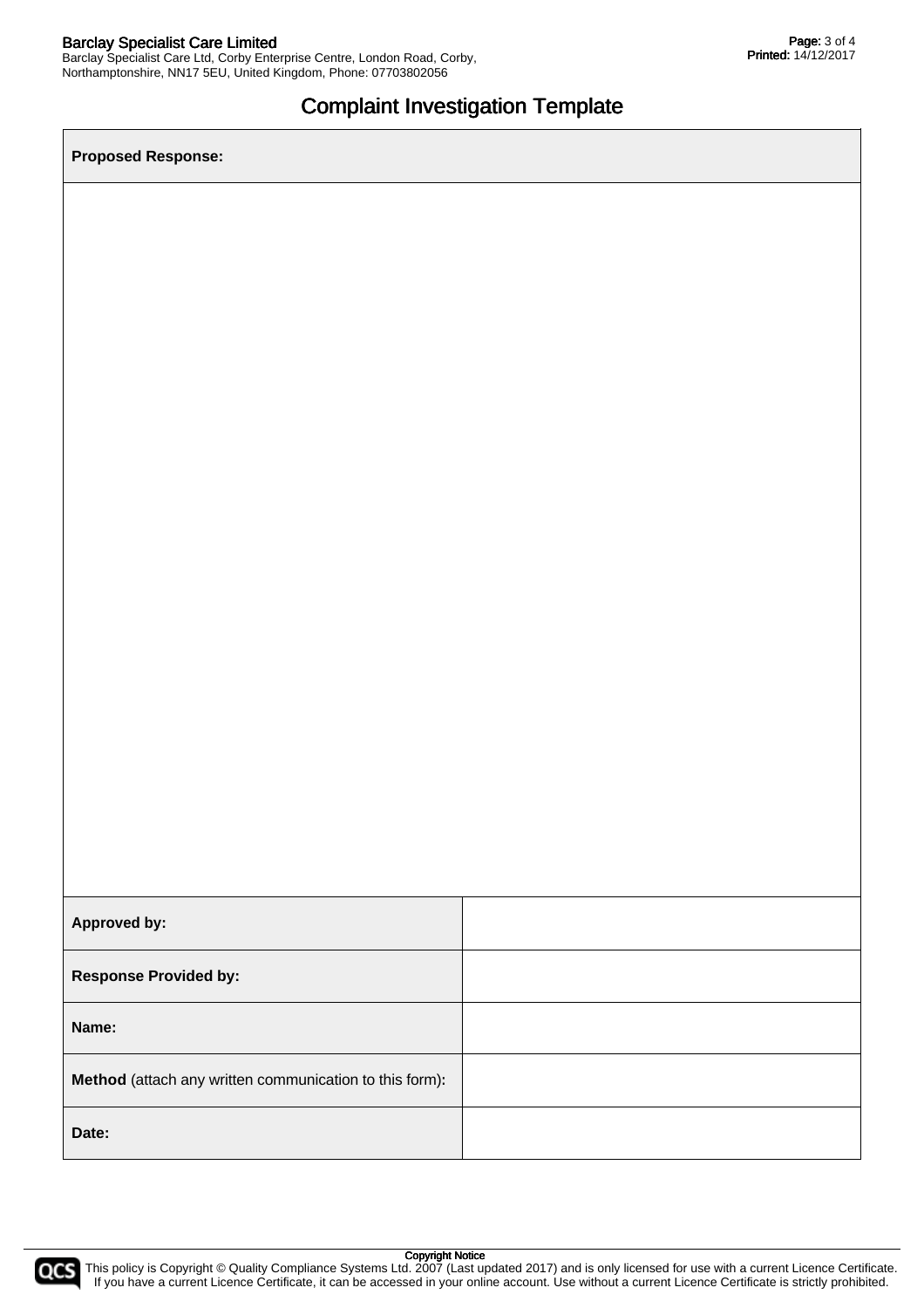# Complaint Investigation Template

This page is deliberately left blank

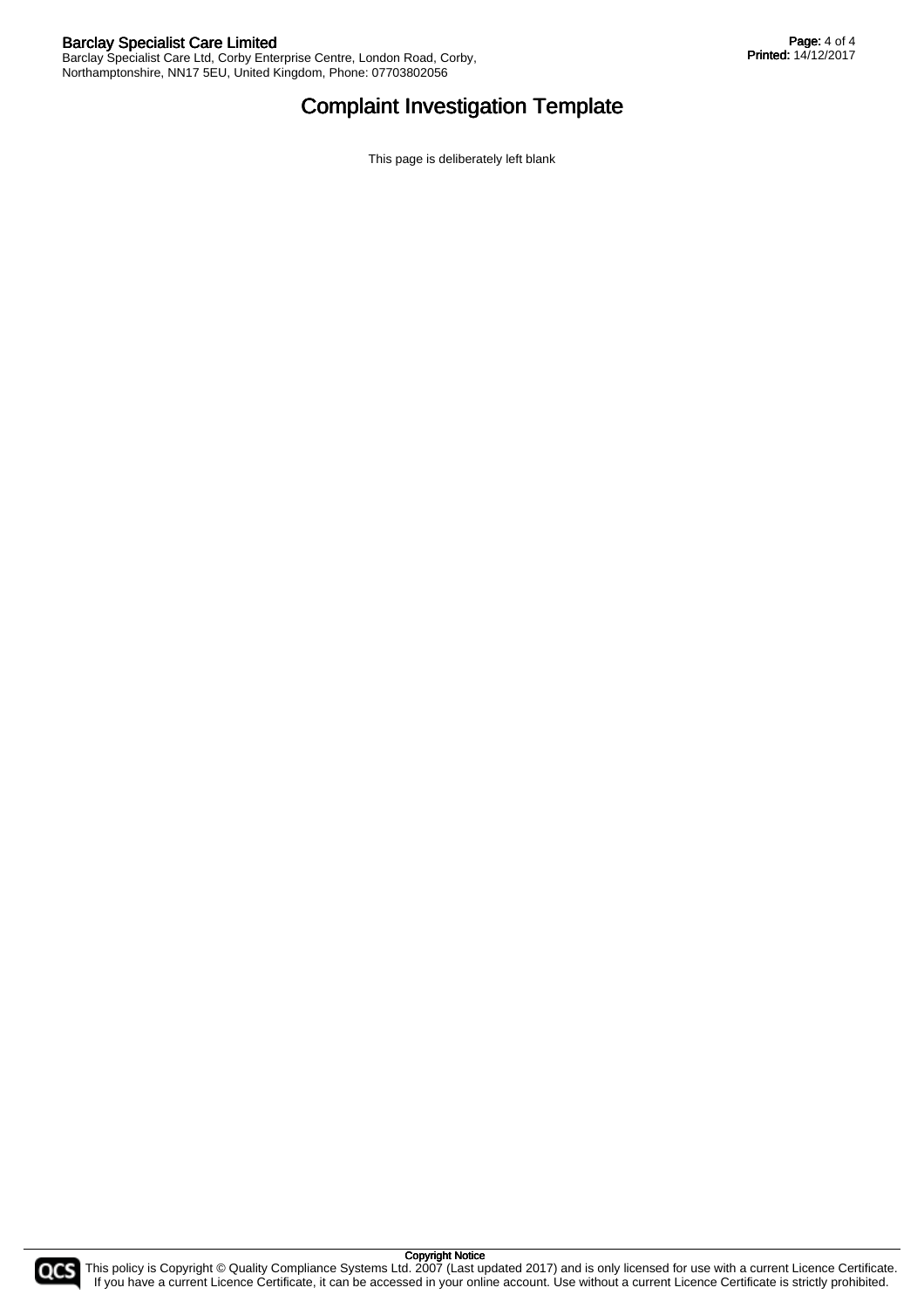# **1. Introduction**

We always aim to provide a high standard of care in all our services.

Our Service Users' views are important to us and help to ensure our services are consistently meeting people's needs. If you are unhappy with any of our services, it is important that you let us know.

If a complaint alerts us to possible abuse or neglect, we will tell the Council's Adult Safeguarding Team. The Safeguarding Team will decide how to investigate and monitor outcomes.

### **2. Making a Suggestion**

Often people feel more comfortable suggesting improvements than complaining formally. Suggestions can be made by anyone receiving services, or their friends/family. To make a suggestion you can:

- Speak to the Manager or their Deputy
- Utilise available comments or suggestion boxes if you would rather make your suggestion that way
- If the suggestion is something that Barclay Specialist Care Limited as a company needs to consider you can send it to:

Registered Manager

Barclay Specialist Care Limited

Barclay Specialist Care Ltd Corby Enterprise Centre London Road **Corby** Northamptonshire NN17 5EU United Kingdom

#### 07703802056

#### **3. Making a Complaint**

We aim to handle complaints quickly, effectively and in a fair and honest way. We take all complaints seriously and use valuable information from investigating to help us improve the service we provide. We treat all complaints in confidence.

Barclay Specialist Care Limited assures Service Users and their families that it will not withdraw or reduce services because someone makes a complaint in good faith.

### **4. Who Can Complain**

Anyone affected by the way Barclay Specialist Care Limited provides services can make a complaint.

A representative can make a complaint for the affected person if they:

- Have died
- Cannot make a complaint themselves, or
- Have given consent for the representative to act on their behalf

If you are not happy about making a complaint yourself and you do not know someone who can talk or write to us on your behalf, we will be happy to find someone from an independent organisation to act as an advocate for you.

#### **5. How You Can Make a Complaint**

You can complain:

• In person

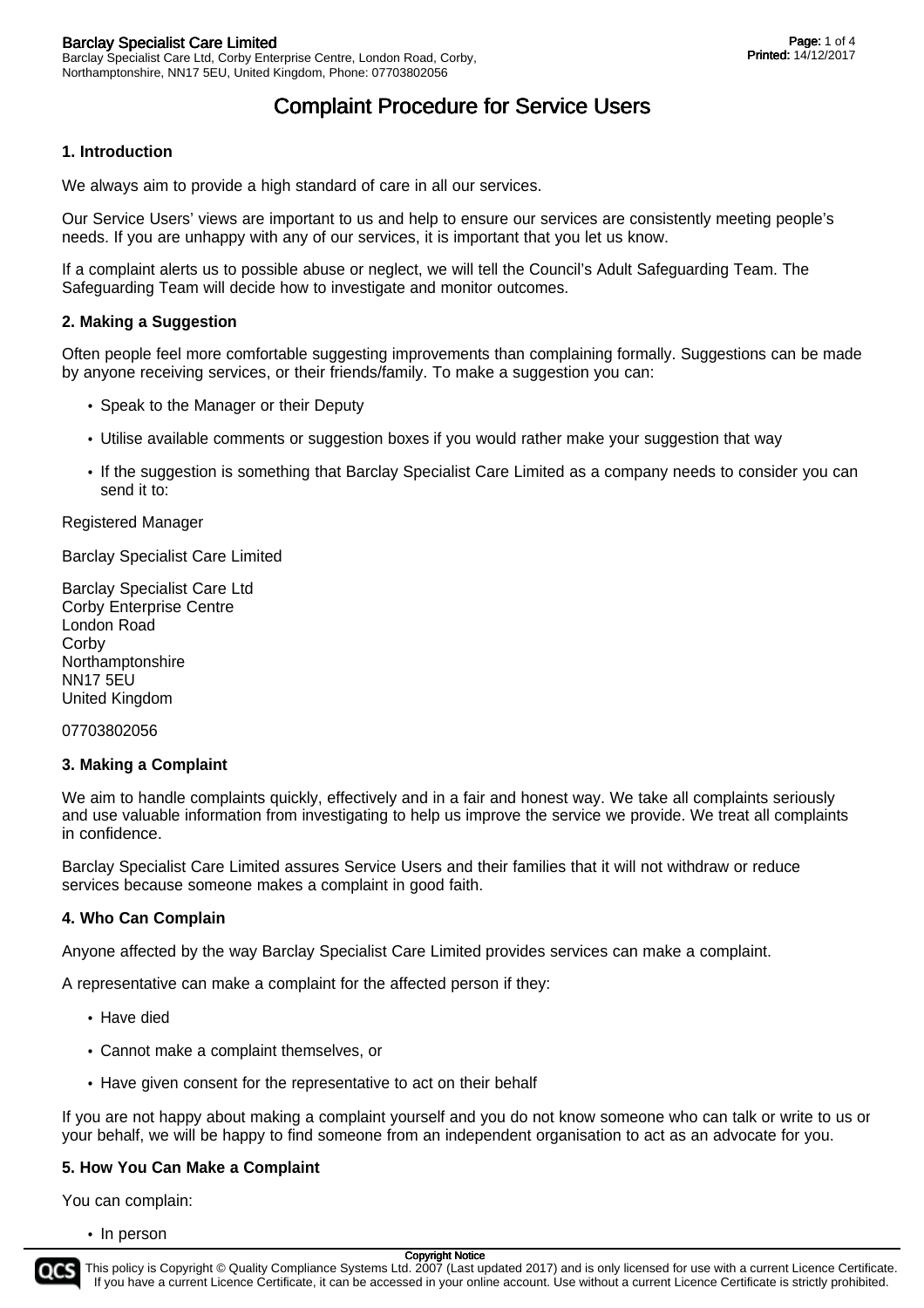- By telephone
- Through a member of our staff
- Through an advocate or representative

Where someone complains verbally we will make a written record and provide a copy of it within 3 working days

- By letter
- By email

# **6. Anonymous Complaints**

We deal with anonymous complaints under the same procedure. However, it should be noted, if you provide contact details, we can update you on the outcome of our investigation.

# **7. Responsibility**

The Registered Manager has overall responsibility for dealing with all complaints made about their service.

We will provide as far as is reasonably practical:

- Any help you need to understand the complaints procedure
- Advice on where you may get that help
- Information about making a complaint in a way you can understand

# **8. How We Handle Complaints**

The Registered Manager or Barclay Specialist Care Limited may ask one of the management team to investigate the complaint. That person will have enough seniority and experience to deal with the issues raised by the complaint.

We will acknowledge a complaint within **3** working days and give you the name and contact details of the person investigating it.

We will keep you informed about the progress of the investigation. We aim to have all complaints finished within **28 working days** unless we agree a different time scale with you.

When we have finished investigating, we will arrange to meet with you to discuss the outcome, and write to you with:

- Details of the findings
- Any action we have taken
- Our proposals to resolve your complaint

### **9. Time Limits**

You should complain as soon as you can after the date on which the event occurred or came to your notice. If you complain more than twelve months later, we may not be able to investigate properly. However, we will consider whether you had a good reason for not making the complaint sooner and whether, despite the delay, it is still possible to investigate the complaint effectively and fairly.

### **10. Further Steps**

At any stage during the process, if you are not happy with the way the service is dealing with your complaint you can contact the Register at:

Barclay Specialist Care Limited Barclay Specialist Care Ltd Corby Enterprise Centre London Road **Corby** Northamptonshire NN17 5EU United Kingdom 07703802056



Copyright Notice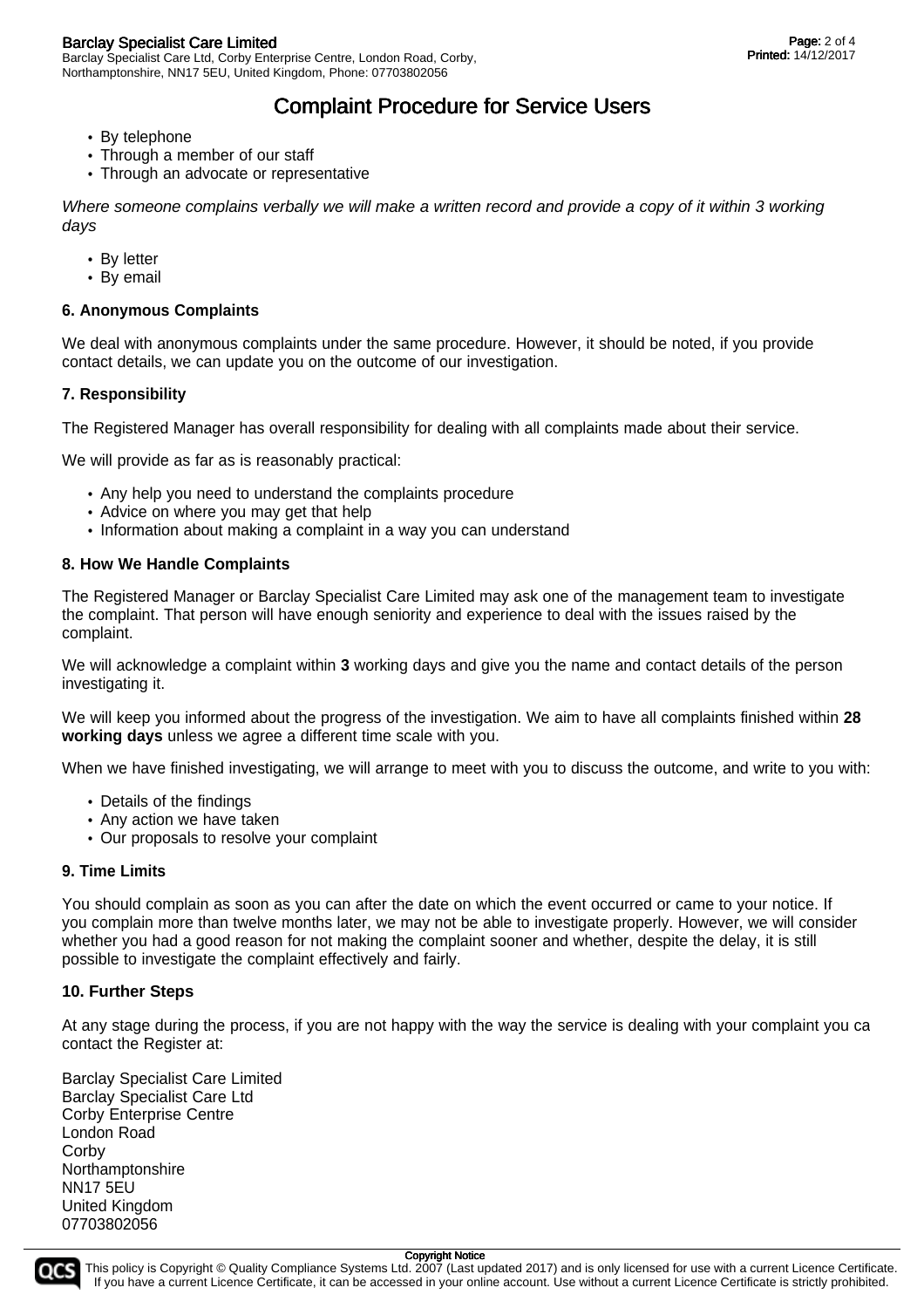Once we have dealt with your complaint, if you are not happy with the outcome you can refer your complaint to the Local Government and Social Care Ombudsman and ask for it to be reviewed. The Local Government and Social Care Ombudsman provides a free independent service.

You can contact them at:

The Local Government and Social Care Ombudsman

PO Box 4771, Coventry CV4 0EH, Tel: 0845 602 1983 or 024 7682 1960, Fax: 024 7682 0001, advice@lgo.org.uk

### **NB: The Ombudsman will not normally investigate a complaint until the provider has had an opportunity to respond and resolve matters.**

Barclay Specialist Care Limited services are registered with and regulated by the Care Quality Commission. The CQC cannot get involved in individual complaints about providers but is happy to receive information about services at any time.

You can contact the CQC at:

Care Quality Commission National Correspondence

Care Quality Commission (CQC) National Correspondence Citygate, Gallowgate Newcastle upon Tyne NE1 4PA Tel: 03000 616161 Fax: 03000 616171

Website: www.cqc.org.uk

**\*We can provide this policy in other languages or in other formats on request**



This policy is Copyright © Quality Compliance Systems Ltd. 2007 (Last updated 2017) and is only licensed for use with a current Licence Certificate. If you have a current Licence Certificate, it can be accessed in your online account. Use without a current Licence Certificate is strictly prohibited.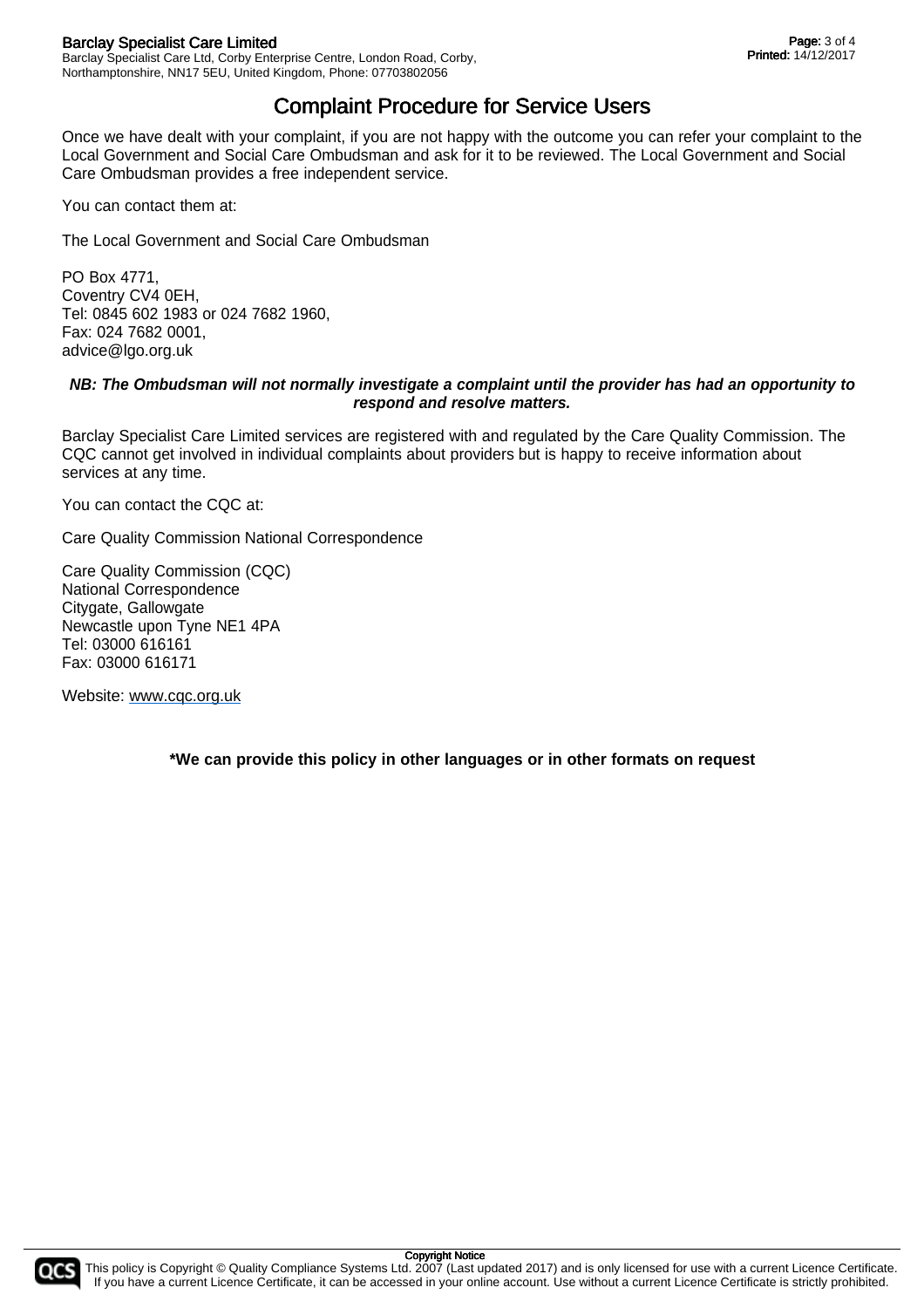This page is deliberately left blank

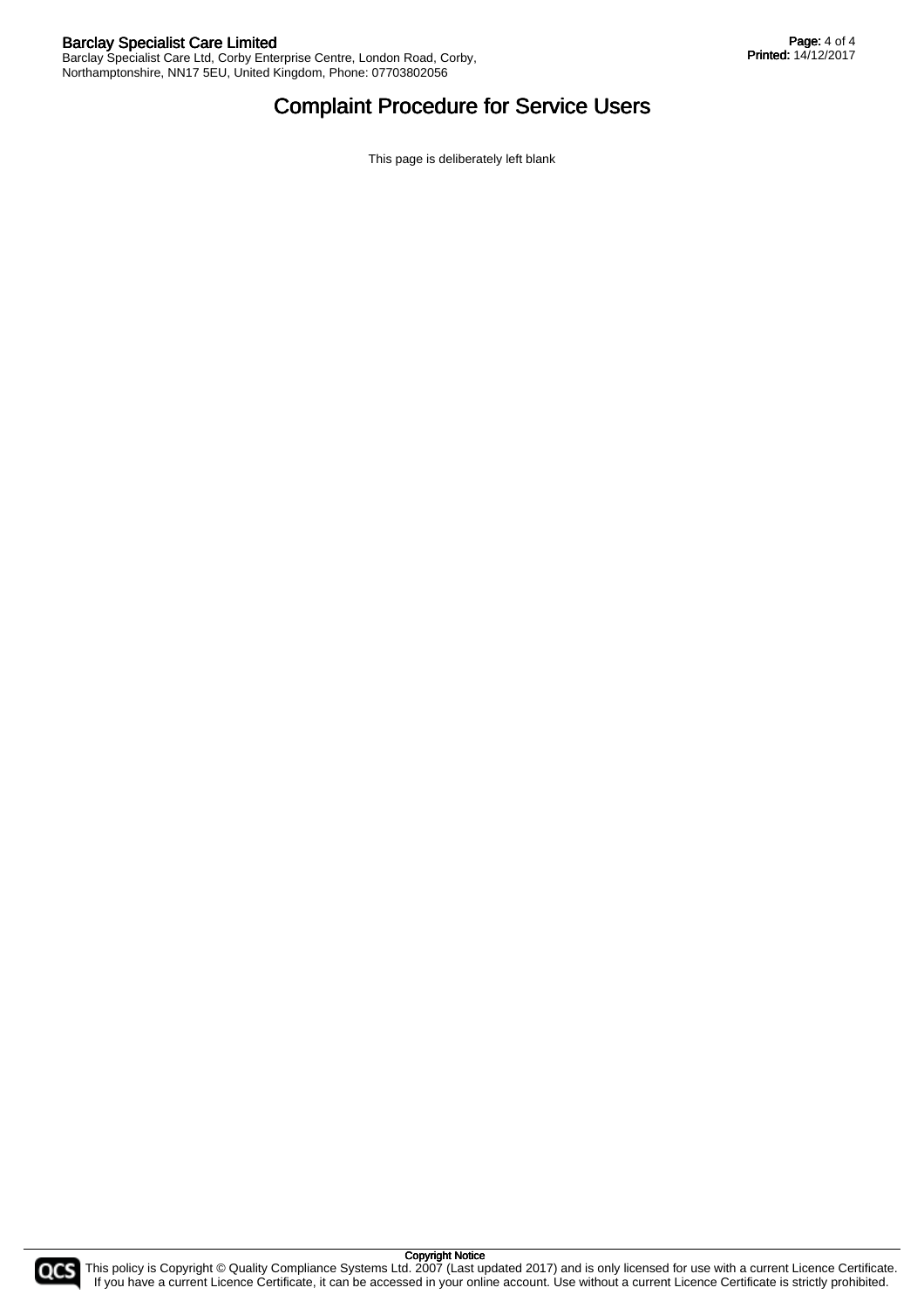# Complaints and Compliments Register

| <b>Date</b> | Name of person making<br>complaint/compliment | Summary of<br>complaint/compliment | <b>Action taken</b> |
|-------------|-----------------------------------------------|------------------------------------|---------------------|
|             |                                               |                                    |                     |
|             |                                               |                                    |                     |
|             |                                               |                                    |                     |
|             |                                               |                                    |                     |
|             |                                               |                                    |                     |
|             |                                               |                                    |                     |
|             |                                               |                                    |                     |
|             |                                               |                                    |                     |
|             |                                               |                                    |                     |
|             |                                               |                                    |                     |
|             |                                               |                                    |                     |
|             |                                               |                                    |                     |
|             |                                               |                                    |                     |
|             |                                               |                                    |                     |
|             |                                               |                                    |                     |
|             |                                               |                                    |                     |
|             |                                               |                                    |                     |
|             |                                               |                                    |                     |
|             |                                               |                                    |                     |
|             |                                               |                                    |                     |
|             |                                               |                                    |                     |
|             |                                               |                                    |                     |
|             |                                               |                                    |                     |
|             |                                               |                                    |                     |
|             |                                               |                                    |                     |
|             |                                               |                                    |                     |
|             |                                               |                                    |                     |



This policy is Copyright © Quality Compliance Systems Ltd. 2007 (Last updated 2017) and is only licensed for use with a current Licence Certificate.<br>If you have a current Licence Certificate, it can be accessed in your onl If you have a current Licence Certificate, it can be accessed in your online account. Use without a current Licence Certificate is strictly prohibited.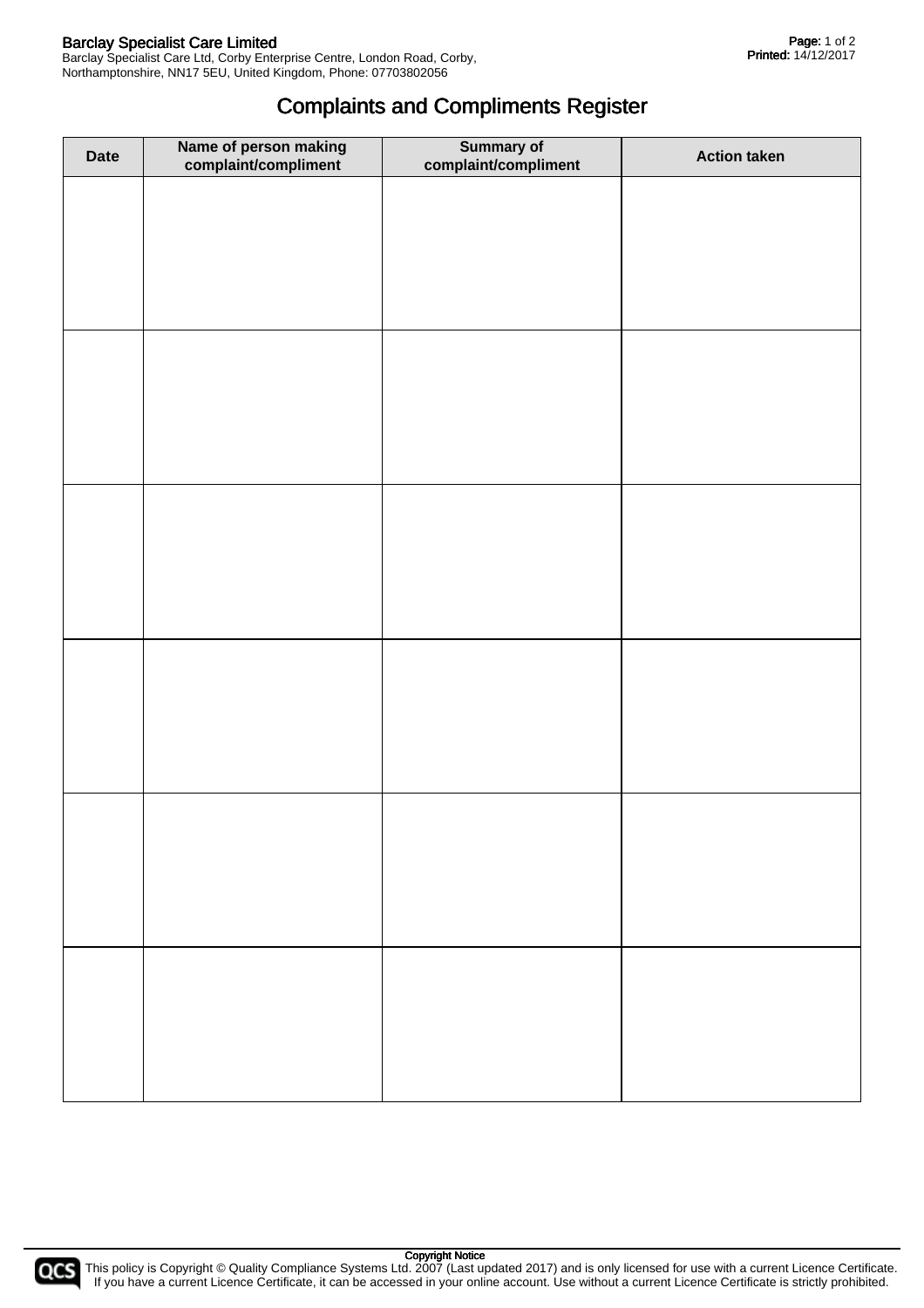# Complaints and Compliments Register

This page is deliberately left blank

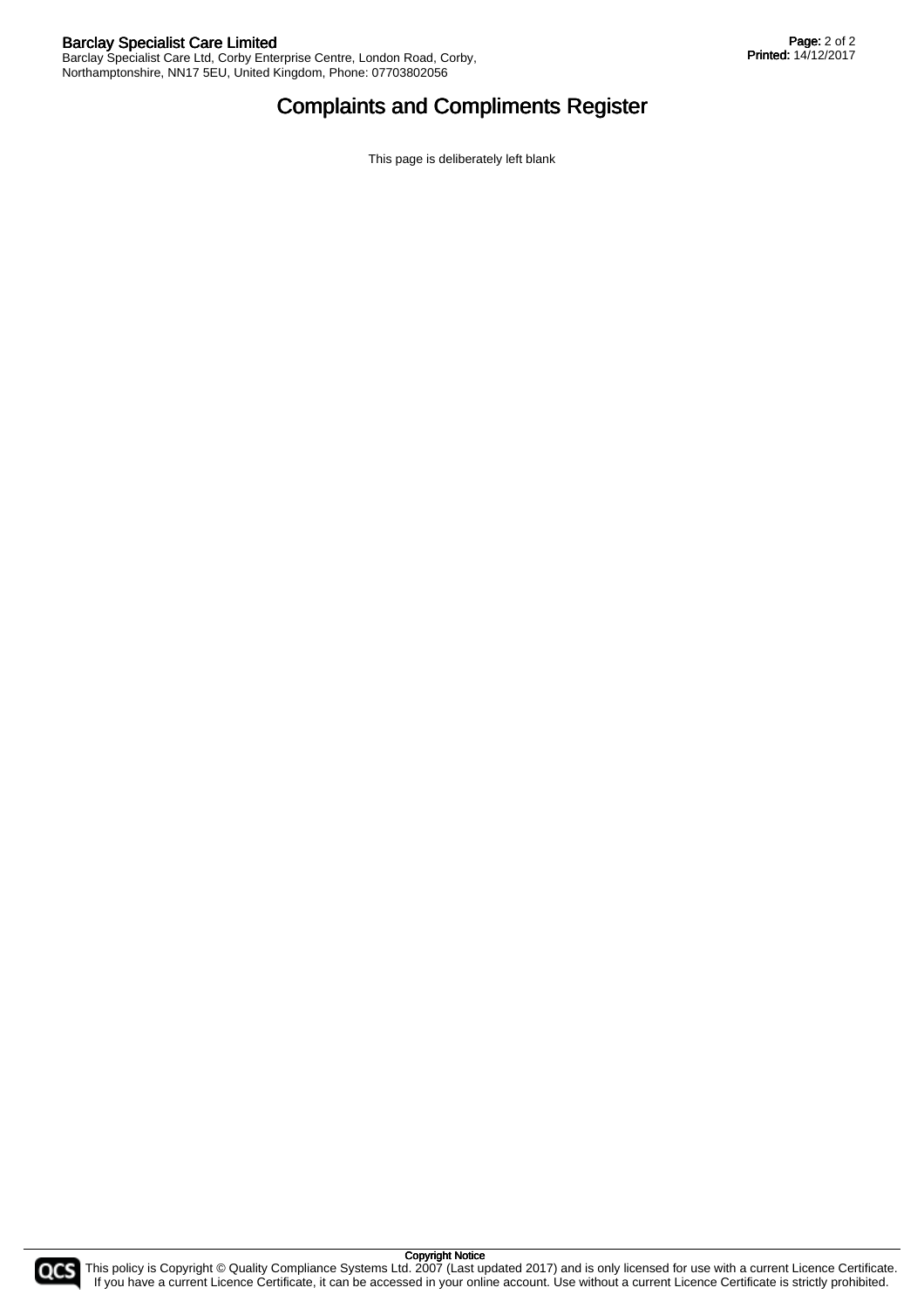# Complaint Acknowledgement Letter Template

[Insert date]

[Insert name]

[Insert address]

**Our ref:** [Insert reference]

Your ref: [Insert reference]

**Our contact details:** [Insert name, email address and phone of person managing this complaint]

Dear [Insert title and name]

[Insert heading. For example, Complaint about.....]

Thank you for bringing to our attention your concerns in [your letter/your email/our conversation] of [date]. I am sorry that you are not happy with the service provided by Barclay Specialist Care Limited.

As I understand it, you are concerned that [Insert your understanding of the issues of concern, using a bulleted or numbered list if there is more than one point]. Please contact me straight away if I have misunderstood your concerns.

I would be happy to meet you to discuss the issues you have raised and our investigation procedures, if that would be helpful. [Suggest a date and/or ask them to contact you to arrange].

I am looking into the points you have made as a matter of urgency and shall be in touch with you with a full response by [insert anticipated response time – not longer than 28 working days].

Please do contact me again in the meantime if I can be of further assistance. My email and phone number are provided above.

Yours Sincerely,

[Insert name and job title]



Copyright Notice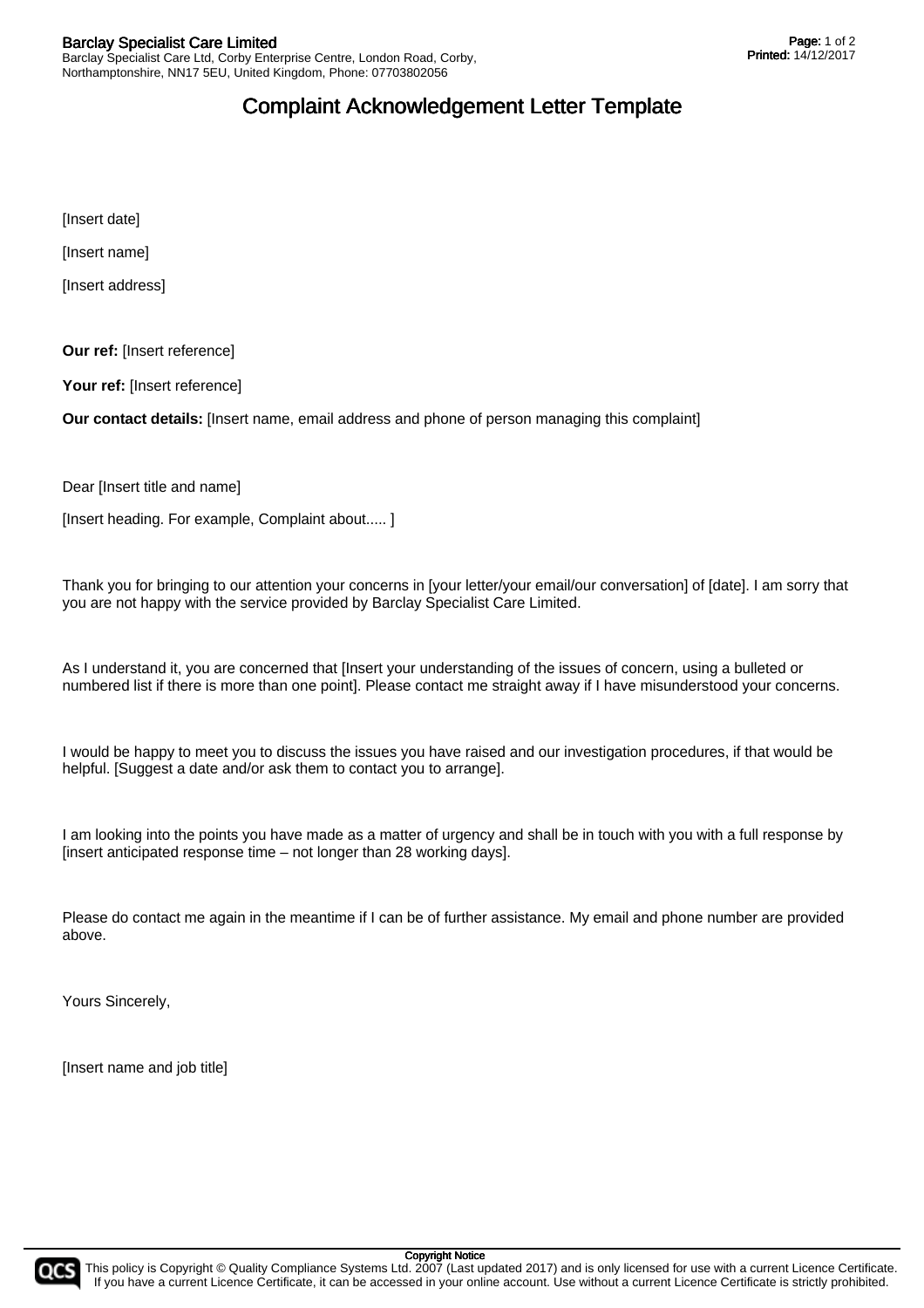# Complaint Acknowledgement Letter Template

This page is deliberately left blank

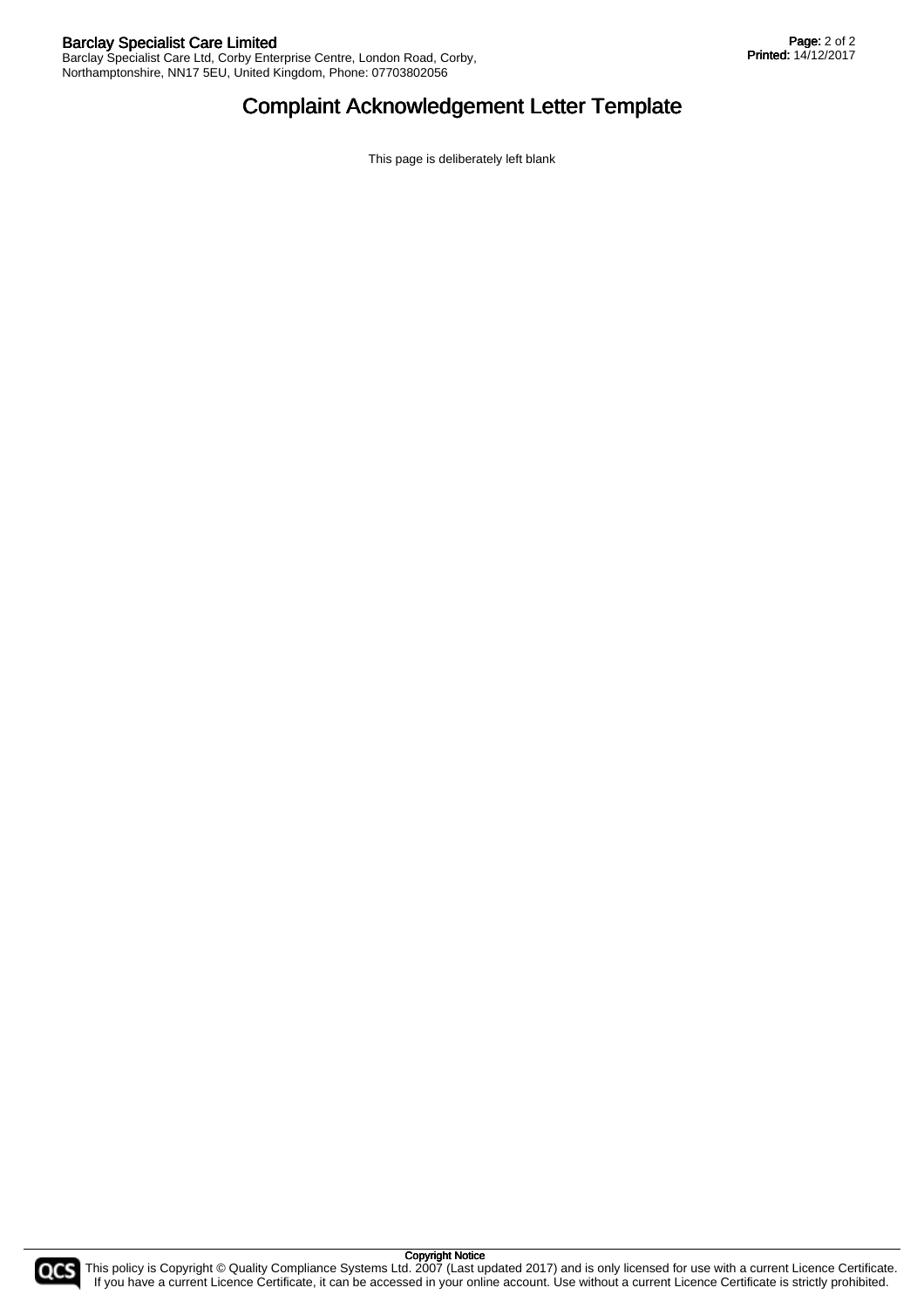# Complaint Final Response Letter Template

[Insert date]

[Insert name]

[Insert address]

**Our ref:** [Insert reference]

Your ref: [Insert reference]

**Our contact details:** [Insert name, email address and phone of person managing this complaint]

Dear [Insert title and name]

[Insert heading. For example, Complaint about..... ]

My investigation into the concerns you raised on [Insert date] is now complete.

I will address each of the points as outlined in my earlier acknowledgement letter to you.

[Repeat each individual point of complaint, and follow each one with what you found in the investigation. Put this as a numbered list if there is more than one issue.]

Point one, I have found that... Point two, I have found that...

#### **Outcome**

As a result of your complaint we have taken the following action (if not already mentioned above).

[action one] [action two] [action three]

I would like to thank you for bringing these matters to our attention. We welcome comments from people who use our services and aim to use these to improve our services.

If you are not fully satisfied with the way we have handled your complaint you have the right to take your complaint to the Local Government and Social Care Ombudsman, who you can contact at:

Tel: 0300 061 0614 Email: advice@lgo.org.uk Website: www.lgo.org.uk

Yours Sincerely,

[Insert name and job title]